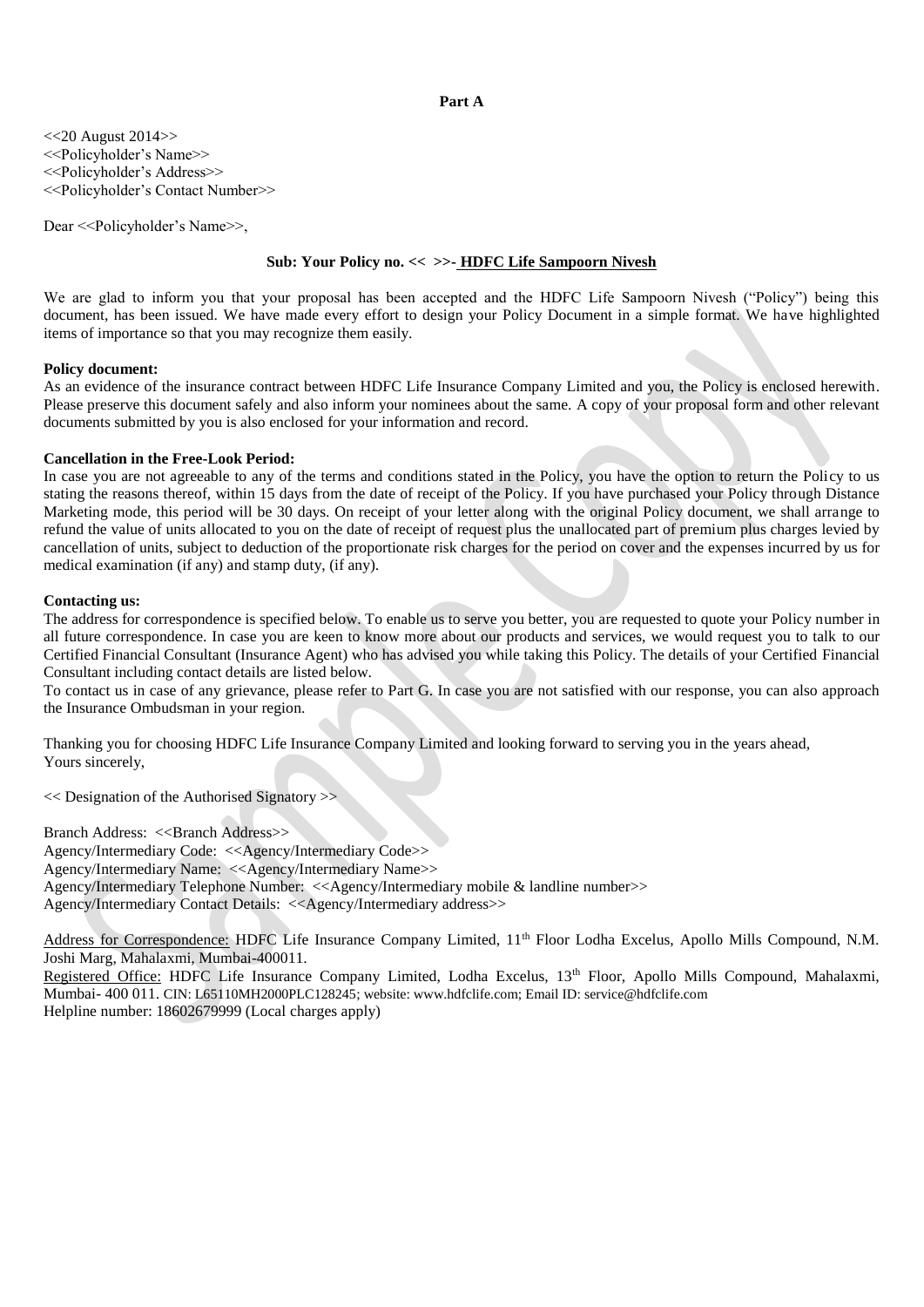# **POLICY DOCUMENT- HDFC Life Sampoorn Nivesh**

## **Unique Identification Number: <<101L103V02 >>**

# **ALL UNIT LINKED POLICIES ARE DIFFERENT FROM TRADITIONAL INSURANCE POLICIES AND ARE SUBJECT TO DIFFERENT RISK FACTORS. IN THIS POLICY, THE INVESTMENT RISK IN INVESTMENT PORTFOLIO IS BORNE BY THE POLICYHOLDER.**

Your Policy is a single Premium paying non participating Unit Linked Endowment Life Insurance Policy. This document is the evidence of a contract between HDFC Life Insurance Company Limited ('We'/ 'Company') and the Policyholder ('You') as described in the Policy Schedule given below. This Policy is based on the Proposal made by the within named Policyholder and submitted to the Company along with the required documents, declarations, statements, << any response given to the Short Medical Questionnaire  $(SMQ)$  by the Life Assured  $\gg$ ,  $\ll$ applicable medical information and documents  $\gg$  and other information received by the Company from the Policyholder, Life Assured or on behalf of the Policyholder. This Policy is effective upon receipt and realisation, by the Company, of the consideration payable as First Premium under the Policy. This Policy is written under and will be governed by the applicable laws in force in India and all Premiums and Benefits are expressed and payable in Indian Rupees.

|                      | <b>POLICY SCHEDULE</b><br>Policy number: << >><br>Client ID: $<<$ >> |  |  |
|----------------------|----------------------------------------------------------------------|--|--|
| Policyholder Details |                                                                      |  |  |
| <b>Name</b>          | $<<$ >>                                                              |  |  |
| <b>Address</b>       | $<<$ >>                                                              |  |  |

# **Life Assured Details**

| <b>Name</b>                          | $<<$ >>                 |
|--------------------------------------|-------------------------|
| Date of Birth                        | $<<$ dd/mm/yyyy $>>$    |
| Age on the Date of Risk Commencement | $<<$ >> years           |
| <b>Age Admitted</b>                  | < <yes no="">&gt;</yes> |

## **Policy Details**

| Date of Commencement of Policy                                            | $<<$ Date>>                                                                                                                                                                                                                                                                                                                                                            |  |
|---------------------------------------------------------------------------|------------------------------------------------------------------------------------------------------------------------------------------------------------------------------------------------------------------------------------------------------------------------------------------------------------------------------------------------------------------------|--|
| Date of Risk Commencement                                                 | $<<$ Risk Commencement Date $>>$                                                                                                                                                                                                                                                                                                                                       |  |
| Date of Issue/Inception of Policy                                         | $<<$ Issue Date $>>$                                                                                                                                                                                                                                                                                                                                                   |  |
| <b>Death Benefit Option chosen</b>                                        | << Classic (Life Option/Extra Life Option)/ Classic Plus>>                                                                                                                                                                                                                                                                                                             |  |
| <b>Sum Assured</b>                                                        | $\text{Rs.}<<\gg$                                                                                                                                                                                                                                                                                                                                                      |  |
| <b>Policy Term</b>                                                        | $<<$ >> years                                                                                                                                                                                                                                                                                                                                                          |  |
| <b>Single Premium</b>                                                     | $Rs. \ll \gg$                                                                                                                                                                                                                                                                                                                                                          |  |
| $<<$ Fund $>>$                                                            | $<<$ Fund Name 1 - % Allocation $>><<$ Fund Name 2 - % Allocation $>><<$ Fund Name 3 - % Allocation<br>$>> <<$ Fund Name 4 - % Allocation $>> <<$ Fund Name 5 - % Allocation $>> <<$ Fund Name 6 - % Allocation<br>$>><<$ Fund Name 7 - % Allocation $>><<$ Fund Name 8 - % Allocation $>><<$ Fund Name 9 - % Allocation $>>$<br>$<<$ Fund Name 10 - % Allocation $>>$ |  |
| <b>Expiry Date of Lock-in Period</b>                                      | $<< 5$ years from RCD $>>$                                                                                                                                                                                                                                                                                                                                             |  |
| <b>Maturity Date</b>                                                      | $<<$ dd/mm/yyyy >>                                                                                                                                                                                                                                                                                                                                                     |  |
| Policy issued on the basis of Short<br><b>Medical Questionnaire (SMO)</b> | $<<$ Yes/No $>>$                                                                                                                                                                                                                                                                                                                                                       |  |
|                                                                           |                                                                                                                                                                                                                                                                                                                                                                        |  |

| Minin<br>-Keguired#<br>alues<br>mım |                                                    |  |
|-------------------------------------|----------------------------------------------------|--|
| Partiau<br>\mount<br>Withdrawal .   | .000<br>$\overline{\phantom{a}}$<br><b>Rs</b><br>. |  |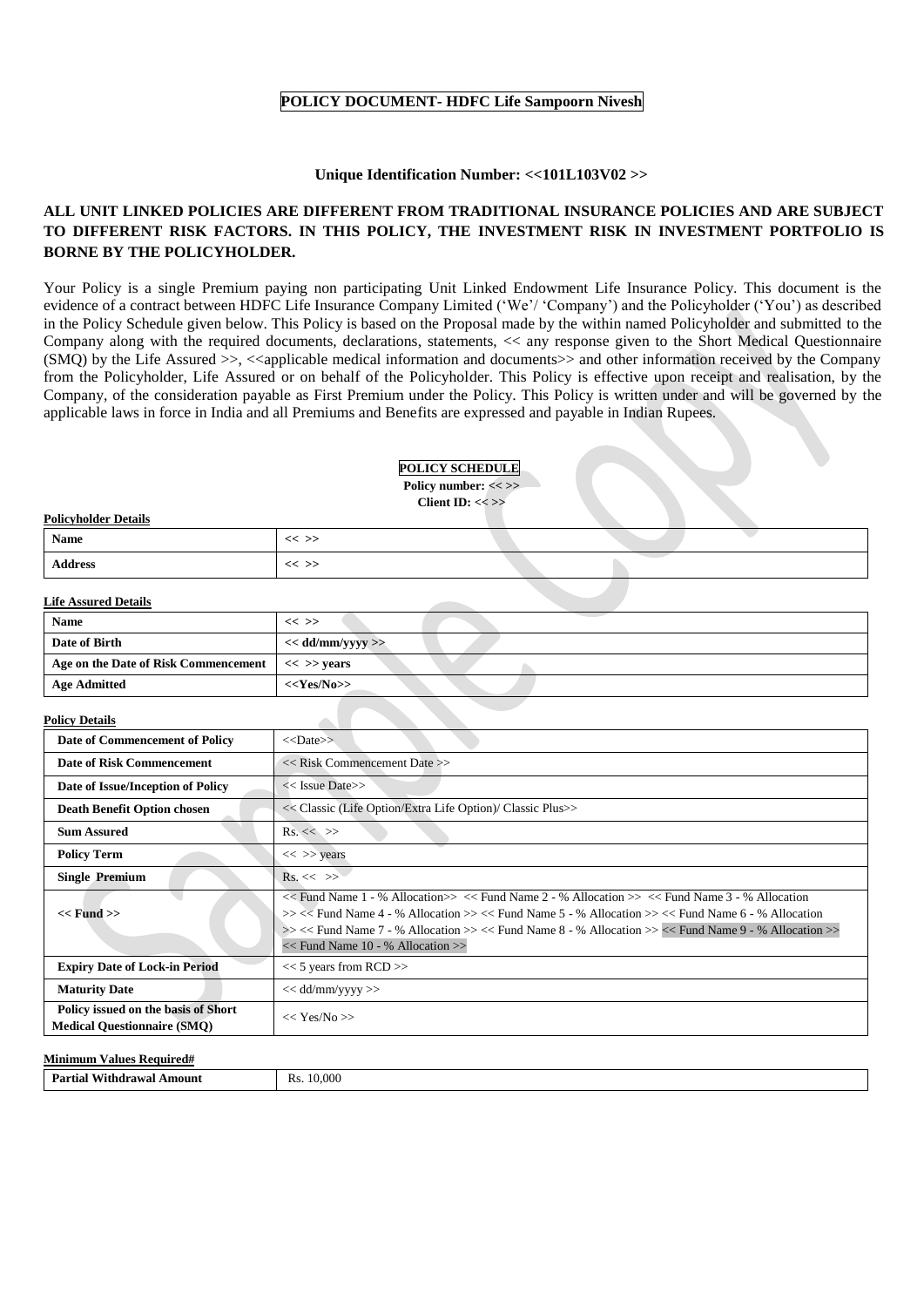| <b>Rider Policy Details</b>                     |        |
|-------------------------------------------------|--------|
| Name of the Rider                               | $\iff$ |
| <b>UIN</b> of the Rider                         | $\iff$ |
| <b>Date of Risk Commencement</b>                | $\iff$ |
| Date of Issue                                   | $\iff$ |
| <b>Rider Sum Assured</b>                        | $\iff$ |
| <b>Annualized Premium/Single Premium</b>        | $\iff$ |
| <b>Policy Term</b>                              | $\iff$ |
| <b>Premium Paying Term</b>                      | $\iff$ |
| <b>Frequency of Premium Payment</b>             | $\iff$ |
| <b>Premium per Frequency of Premium Payment</b> | $\iff$ |

| <b>Rider Policy Details</b>      |          |
|----------------------------------|----------|
| Name of the Rider                | $\iff$   |
| <b>UIN</b> of the Rider          | $\iff$   |
| <b>Date of Risk Commencement</b> | $\iff$   |
| Date of Issue                    | $\iff$   |
| <b>Rider Sum Assured</b>         | $\ll >>$ |
| <b>Annualized Premium</b>        | $\iff$   |
| <b>Policy Term</b>               | $\iff$   |
| <b>Premium Paving Term</b>       | <<>      |

**Frequency of Premium Payment**  $\vert \ll \rangle$ **Premium per Frequency of Premium Payment <<>>**

The Premium amount is excluding any applicable Taxes and levies leviable on the Premium. Amount of Taxes and levies will be charged at actuals as per prevalent rate.

## **NOMINATION SCHEDULE**

| <b>Nominee's Name</b>                     | $<<$ Nominee-1 $>>$                      | $<<$ Nominee-2 $>>$ |
|-------------------------------------------|------------------------------------------|---------------------|
| Date of Birth of Nominee                  | $<<$ dd/mm/yyyy >><br>$<<$ dd/mm/yyyy >> |                     |
| <b>Nomination Percentage</b>              | $<<$ >> %<br>$<<$ >> %                   |                     |
| <b>Nominee's Address</b>                  | << >><br>$<<$ $>$                        |                     |
| <b>Appointee's Name</b>                   |                                          |                     |
| (Applicable where the nominee is a minor) | $<<$ $>>$                                |                     |
| Date of Birth of Appointee                | $<<$ dd/mm/yyyy $>>$                     |                     |
| <b>Appointee's Address</b>                | $<<$ >>                                  |                     |

Signed at Mumbai on  $\ll$ 

# For HDFC Life Insurance Company Limited

Authorised Signatory

Note: Kindly note that name of the Company has changed from "HDFC Standard Life Insurance Company Limited" to "HDFC Life Insurance Company Limited".

In case you notice any mistake, you may return the Policy document to us for necessary correction.

# **SPACE FOR ENDORSEMENTS**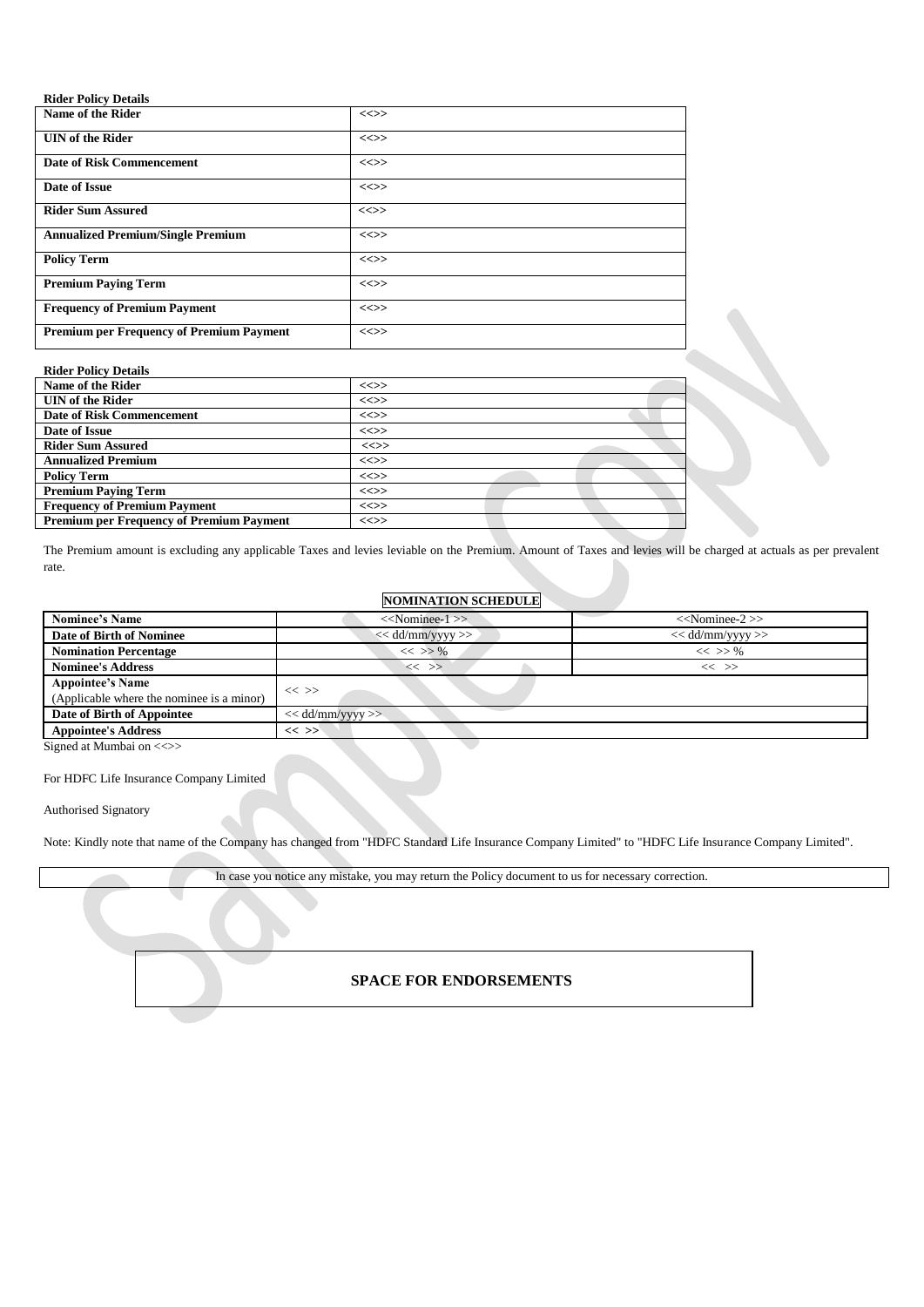**Part B**

In this Policy, the following definitions shall be applicable:

- 1) *Accident- means* a sudden, unforeseen and involuntary event caused by external, visible and violent means.
- 2) *Accidental Death-* means death by or due to a bodily injury caused by an Accident, independent of all other causes of death.
- 3) *Appointee* means the person named by You and registered with Us in accordance with the Nomination Schedule, who is authorized to receive the Death Benefit under this Policy on the death of the Life Assured while the Nominee is a minor.
- 4) *Assignee*  means the person to whom the rights and benefits under this Policy are transferred by virtue of assignment under section 38 of the Insurance Act, 1938 as amended from time to time.
- 5) *Charges -* means or refers to Premium Allocation Charge, Policy Administration Charge, Fund Management Charge, Mortality Charge, Premium Redirection Charge, Switching Charge, Partial Withdrawal Charge, Miscellaneous Charge and Discontinuance Charge.
- 6) *Company, company, Insurer, Us, us, We, we, Our, our*  means or refers to HDFC Life Insurance Company Limited.
- 7) *Cut-off time* Is the time by which we must have accepted your instructions to invest in, or encash Units from a Fund, for us to invest in or encash Units at the associated valuation time. As per Regulations, the current Cut-off time is 3.00pm.
- *8) Date of Risk Commencement -* means the date, as stated in the Policy Schedule, on which the insurance coverage under this Policy commences.
- 9) *Fund* means each of the Funds earmarked by the Company for Unit Linked business and available to this product.
- 10) *Fund Value, Unit Fund Value* means the value obtained by multiplying the number of Units allocated to your Policy by the corresponding price of the Units.
- 11) *Life Assured* means the person as stated in the Policy Schedule on whose life the contingent events have to occur for the Benefits to be payable. The Life Assured may be the Policyholder.
- 12) *Maturity Date* means the date stated in the Policy Schedule, on which the Policy Term expires and this Policy terminates.
- 13) *Nominee* means the person named by You and registered with Us in accordance with the Nomination Schedule, who is authorized to receive the Death Benefit under this Policy, on the death of the Life Assured.
- 14) *Policy Anniversary -* means the annual anniversary of the Date of Risk Commencement.
- 15) *Policyholder, You, you, your* means or refers to the Policyholder stated in the Policy Schedule.
- 16) *Policy Term*  means the term of the Policy as stated in the Policy Schedule.
- 17) *Premium(s)* means an amount stated in the Policy Schedule, payable by You to Us for every Policy Year by the due dates, and in the manner stated in the Policy Schedule, to secure the benefits under this Policy, excluding applicable taxes and levies.
- 18) *Surrender* means complete withdrawal/ termination of the entire Policy.
- 19) *Surrender Value* means an amount, if any, that becomes payable in case of Surrender of the Policy in accordance with the terms and conditions of the Policy.
- 20) *Sum Assured* means an absolute amount of benefit which is guaranteed to become payable on death of the Life Assured in accordance with the terms and conditions specified in the Policy.
- 21) *Units* means a specific portion or a part of the underlying segregated unit linked fund which is representative of the Policyholder's entitlement in such Funds i.e. the number of Units that are allocated basis applicable Unit Prices and amount of Premium net of Charges.
- 22) *Unit Price* means the Net Asset Value (NAV) per Unit of the Investment Linked Fund.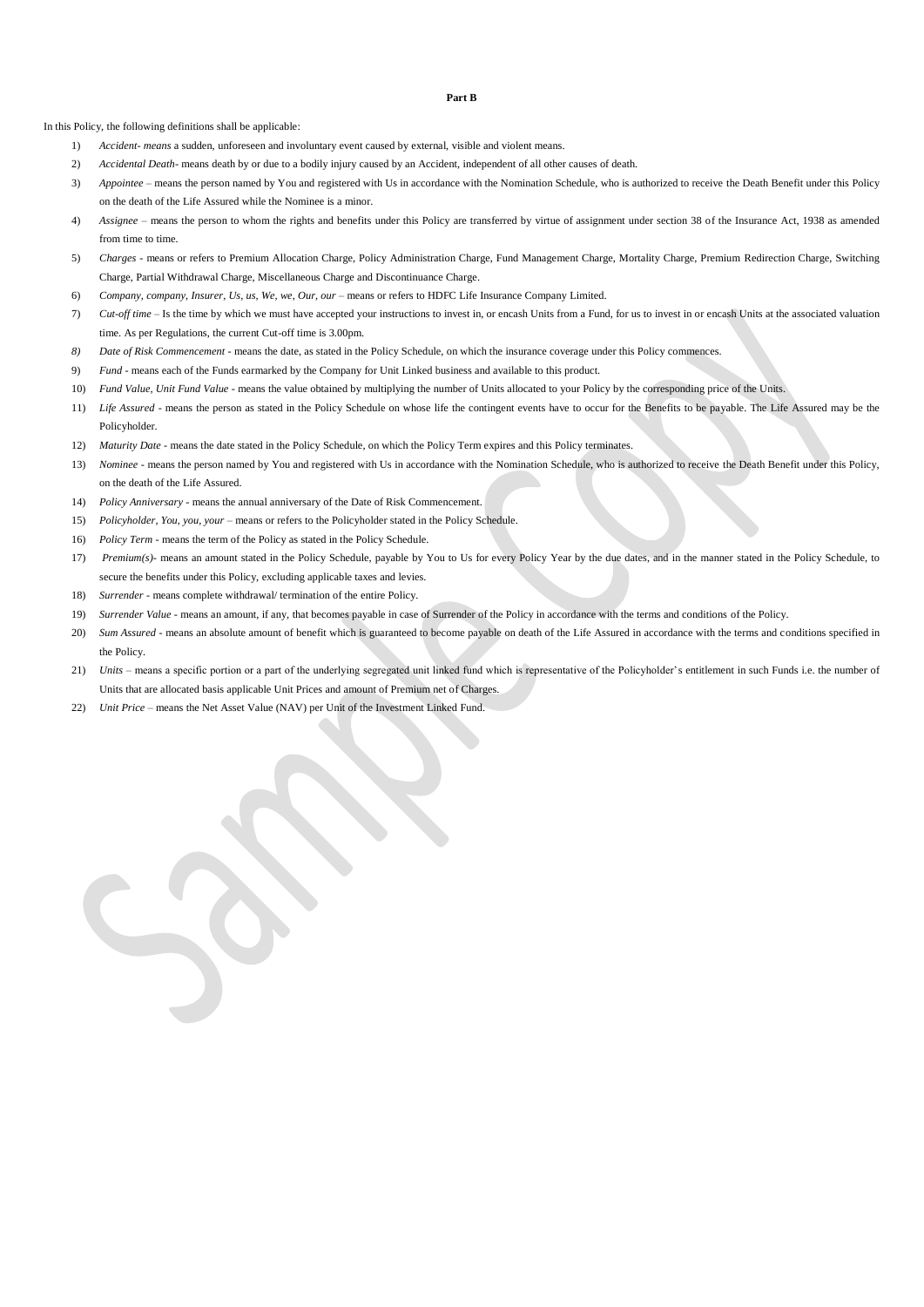#### **Part C**

## **1. Benefits**

- (1) *Maturity Benefit* On survival of the Life Assured till the Maturity Date, the Maturity Benefit described below is payable.
	- The Policyholder has the following options in respect of Maturity Benefit:
	- (i) to receive the entire Unit Fund Value as a lump sum amount; or
	- (ii) to receive the Unit Fund Value by way of Settlement Option as specified in Part D Clause 6 (Settlement Option).
- (2) *Death Benefit* On death of the Life Assured before the Maturity Date, the Death Benefit payable will be based on the Death Benefit Option as specified in the Policy Schedule:
	- **A. Classic Option**
		- On a valid death claim the Death Benefit shall be the highest of:
		- (i) Sum Assured less Partial Withdrawals (as defined below),
		- (ii) Fund Value, or
		- (iii) 105% of total Premium paid.

## **B. Classic Plus Option**

- On a valid death claim, the Death Benefit shall be the higher of:
- (i) Sum Assured plus Fund Value, or
- (ii) 105% of total Premiums paid.
- **C. Classic Waiver Option**

This option is not available for single pay policies.

- (3) The Death Benefit is subject to the exclusions set out in Part F Clause 1 (Exclusions).
- (4) The "Sum Assured less any Partial Withdrawals" will be calculated as follows: • Sum Assured less all Partial Withdrawals made during the two year period immediately preceding the death of the Life Assured

Upon the payment of the Death Benefit or the Maturity Benefit, whichever is earlier, the Policy terminates and no further Benefits are payable.

(5) *Loyalty Addition* - The Loyalty Addition is an additional amount that will be added to the Fund Value which shall be 1.50% of the average Fund Value and shall be payable at the end of every Policy year from year 10 to 14 (both inclusive). The average fund value shall be calculated based on the fund values

at the end of the Policy month, for the immediately preceding 12 policy months.

(6) *Accidental Death Benefit* - This Clause only applies if the Policyholder has selected the Extra Life Benefit under the Classic Option and we have accepted it. This Benefit will be payable in addition to the Death Benefit as specified in Clause 2 above subject to Part F Clause 1 (Exclusions).

The Accidental Death Benefit will be equal to the Sum Assured.

Accidental Death Benefit shall be payable if the Life Assured dies due to an Accident during the Policy Term within 180 days of the occurrence of the Accident.

Upon payment of the Accidental Death Benefit, the Policy terminates and no further benefits are payable.

**2.** The recipients of Benefits under this Policy shall be as specified below:

- (i) Death Benefit shall be payable to the registered nominee(s), if the Policyholder and the Life Assured are the same; or to the Policyholder if the Life Assured is other than the Policyholder.
- (ii) All other Benefits shall be payable to the Policyholder provided the Policyholder is alive.
- (iii) If the Policy has been assigned, all Benefits shall be payable to the Assignee under absolute assignment.
- (iv) In case of any unique situation or doubt the Company's decision will be final and binding.

## **3. Payment and cessation of Premiums**

- (1) The Premium must be paid along with the submission of your completed application.
- (2) If you have chosen more than one Fund, we will split the allocation in accordance with your instructions before we allocate Units in each Fund.
- (3) Where the Premium has been remitted otherwise than in cash, the application of the Premium received is conditional upon the realization of the proceeds of the instrument of payment, including electronic mode.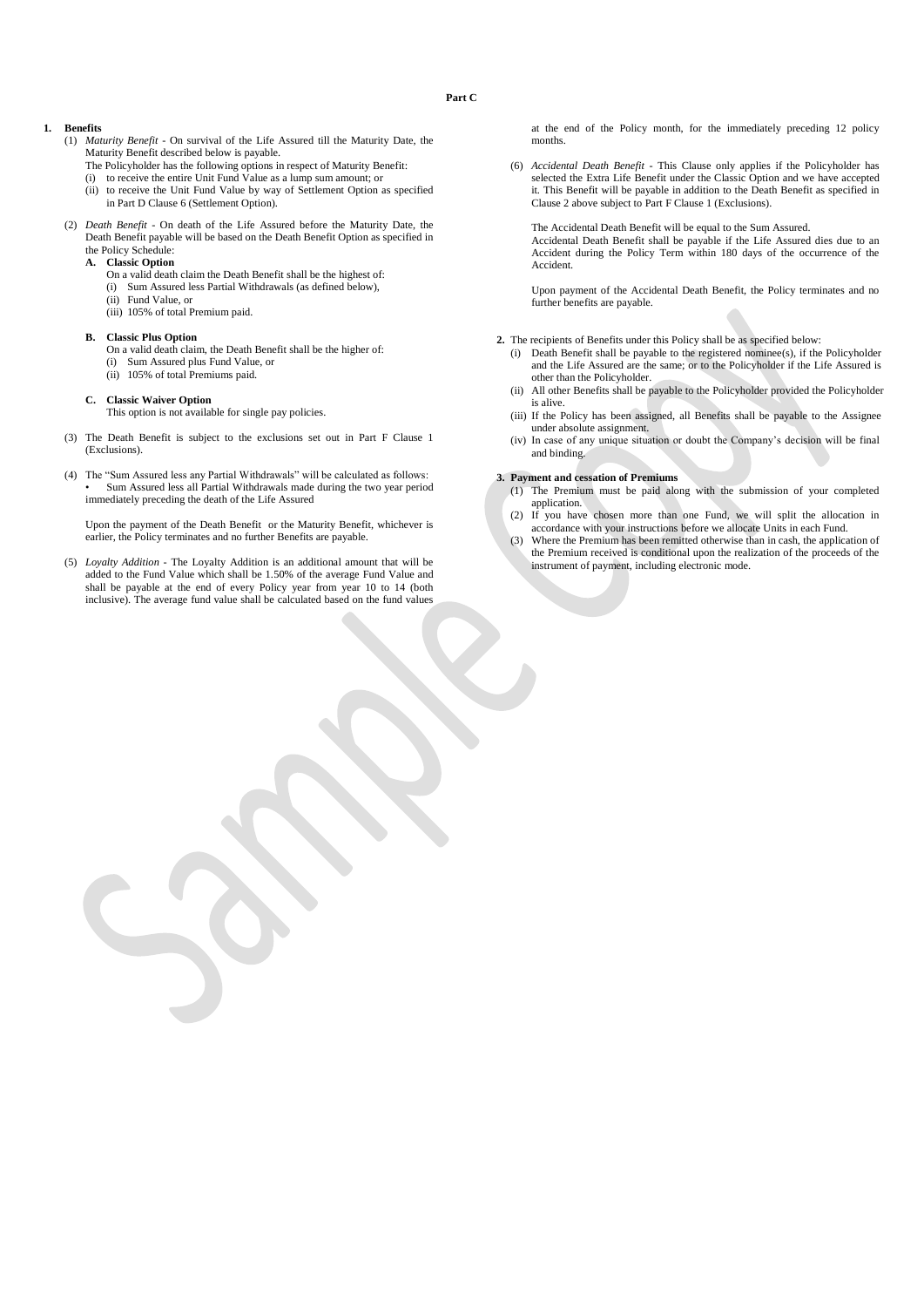## **Part D**

## **1. Policy Discontinuance**

## **(***1) Discontinuance of Policy during the lock-in Period:*

The Policyholder has an option to surrender any time during the lock-in period. Upon receipt of request for surrender, the fund value, after deducting the applicable discontinuance charges, shall be credited to the Discontinued Policy Fund. i. Such discontinuance charges shall not exceed the charges stipulated in "Charges" section of this document.

ii. The Policy shall continue to be invested in the Discontinued Policy Fund and the proceeds from the discontinuance fund shall be paid at the end of lock-in period. Fund management charge can be deducted from this fund during this period. Further, no risk cover shall be available on such policy during the discontinuance period.

The minimum guaranteed interest rate applicable to the 'Discontinued Policy Fund' shall be as per the prevailing regulations and is currently 4% p.a. The proceeds of the discontinued policy shall be refunded only upon completion of the lock-in period.

Proceeds of the discontinued policies means the fund value as on the date the policy was discontinued, after addition of interest computed at the interest rate stipulated as above.

## *(2) Discontinuance of Policy after the lock-in Period:*

The Policyholder has an option to surrender the policy any time. Upon receipt of request for surrender, the fund value as on date of surrender shall be payable.

#### **2. Fund Switches**:

- (1) You can ask us to switch the Funds in which your Units are held. To do this, we will first cancel all of your existing Units. We will then use the proceeds from the cancelled Units, after deducting the applicable charge, to buy Units in your chosen Fund or Funds.
- (2) You may choose any investment linked Fund which is available to this product and which we have not withdrawn or closed.
- (3) We may levy a charge specified in Part E , for any Fund Switch request.
- (4) We may delay switching Funds in line with Part F Clause 8 (Force Majeure).

#### **3. Partial Withdrawals:**

- (1) You have the option of making Partial Withdrawals at any time after the first 5 years, subject to the following conditions
	- a) Life Assured being at least 18 years of age.
	- b) The Partial Withdrawal amount is not less than the minimum amount specified in the Policy Schedule.
	- c) The maximum amount of Partial Withdrawals that can be done throughout the policy term from the basic fund value is 50% of the single premium.
	- d) The Partial Withdrawals shall not be allowed which would result in termination of a contract.
- (2) When we determine the eligibility of a Partial Withdrawal or determine the maximum Partial Withdrawal Amount, we will use the latest known Unit Price. As this price is not known at the time of the estimate of Partial Withdrawal eligibility or the Partial Withdrawal request, a small margin over and above the minimum Fund Value is kept to ensure that the Unit Fund Value requirement after the Partial Withdrawal is not violated. Currently this margin is 5% of your Fund Value on the date of the Partial Withdrawal request or calculation. We may change this margin at any time without prior notification or approval from you.
- (3) Following a Partial Withdrawal, the Policy continues to be in-force and all benefits under Part C Clause 1 and conditions remain unaltered.
- (4) We will deduct any tax and/or levies from payments if we are required to do so by the relevant authorities.
- (5) We may levy a charge as specified in the Part E , for any Partial Withdrawal request.
- (6) We may delay making a payment from the Funds in line with Part F Clause 8 (Force Majeure).
- **4. Single Premium Top-Up:** Not applicable

#### **5. Settlement Option:**

- (1) The investment risk during the settlement period continues to be borne by the Policyholder.
	- (2) The Policyholder has the option to take the Fund value in periodical instalments over a settlement period which may extend to a maximum of 5 years after the Maturity Date ("Settlement Period") subject to terms and conditions mentioned below.
	- (3) To be eligible to avail the Settlement Option, the Fund Value at Maturity should be greater than or equal to Rs 1 Lakh.
	- (4) During the Settlement Period the units will be redeemed systematically. Units as of Maturity Date will be redeemed in 60 monthly instalments beginning from the Maturity Date. The proportion of units redeemed per instalment shall be the number of units available at instalment payout date divided by the number of outstanding instalments.
	- (5) In case of maturity, the first instalment under settlement option shall be payable on the date of maturity.
	- (6) In case of settlement period after maturity, the risk cover shall be maintained at 105% of the total premiums paid. Accordingly, mortality charges will be deducted.
	- (7) We shall levy Fund Management Charge, Switching Charge and Mortality Charges, if any and no other charges shall be levied.
	- (8) Switches will be allowed during the settlement period.
	- Partial Withdrawals shall not be allowed during the settlement period. (10) During the settlement period, the Policyholder shall have an option to
	- withdraw the entire fund value at any time without levying any charge.

#### **6. Premium Redirection:** Not Applicable

# **7. Loans**

There is no facility of loan available from us under this Policy.

#### **8. Free Look Cancellation**

In case you are not agreeable to any of the provisions stated in the Policy, you have the option to return the Policy to us stating the reasons thereof, within 15 days from the date of receipt of the Policy. If you have purchased your Policy through Distance Marketing mode, this period will be 30 days. On receipt of your letter along with the original Policy document, we shall arrange to refund you the value of units allocated to you on date of receipt of request plus the unallocated part of premium plus charges levied by cancellation of units, subject to deduction of the proportionate risk charges for the period on cover and the expenses incurred by us for medical examination (if any) and stamp duty (if any)

#### **9. Change of address and contact details**

In case of change of address, the Policyholder is required to provide timely intimation to the Company supported by the required address proofs to enable the Company to carry out the change of address in its systems. The onus of intimation of change of address lies with the Policyholder. An updated contact detail of the Policyholder will ensure that correspondences from the Company are correctly addressed to the Policyholder at the latest updated address.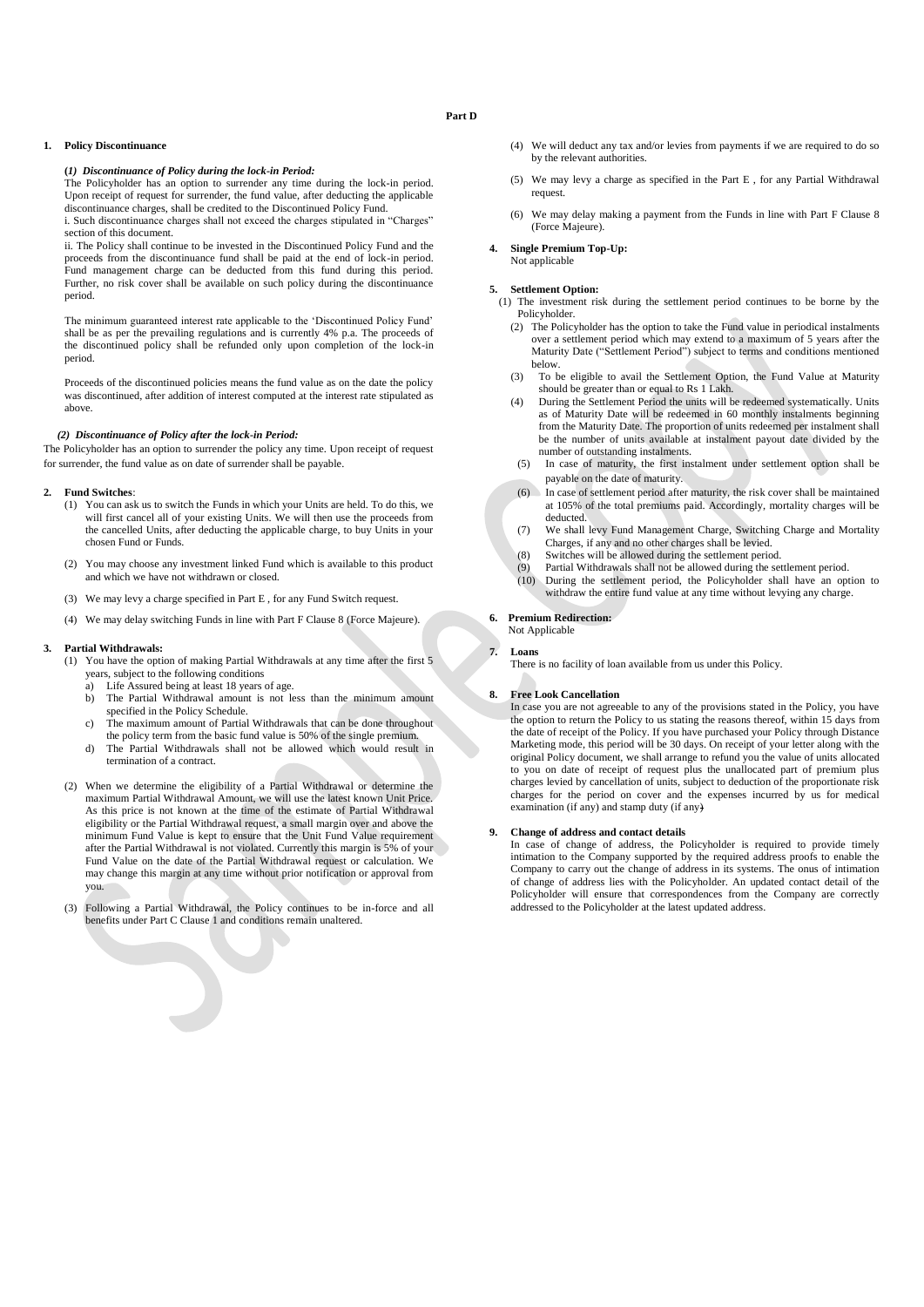#### **1. Charges:**

We reserve the right to review our charging structure (except premium allocation and mortality charge) at any time. Proper notification of any changes would be made to the IRDAI and prior approval will be sought before any change is made.

| (1) | Premium Allocation Charge: |
|-----|----------------------------|
|-----|----------------------------|

Premium Allocation Charge varies with Premium bands and is specified below:

| <b>Bands</b> | <b>Single Pay</b>   | <b>Allocation Charge</b> |
|--------------|---------------------|--------------------------|
|              | Less than 10 Lakh   | 3%                       |
|              | 10 Lakh - 24,99,999 | 1.5%                     |
|              | 25 Lakh and above   | 1%                       |

The allocation rate shall be 100% less the allocation charge.

#### (2) Policy Administration Charge:

The Policy Administration Charge as specified below shall be deducted monthly, by cancellation of units.

For first five years: 0.12% per month of the single Premium

After five years: 0.07% per month of the single Premium increasing at 5% per annum on each Policy Anniversary.

The Policy Administration Charge may be increased subject to prior approval from IRDAI and is subject to a cap of Rs 500 per month.

(3) Fund Management Charge:

The Fund Management Charge is 1.35 % p.a. which will be taken daily and is incorporated into the Unit Prices for each Fund. This charge may be increased subject to prior approval from IRDAI and is subject to the maximum cap allowed by IRDAI.

The Fund Management Charge for Discontinued Policy Fund shall be 0.50% p.a.

(4) Mortality Charges

Mortality charge is calculated as the Sum at Risk multiplied by the appropriate risk benefit charge rate. This charge will be deducted monthly by cancellation of units.

Sum at Risk for the Policy will be calculated as per the following table:

|                                | <b>Sum at Risk</b>                                   |                                    |
|--------------------------------|------------------------------------------------------|------------------------------------|
| <b>Death Benefit</b><br>Option | <b>Basic Death Benefit</b>                           | Accidental<br><b>Death Benefit</b> |
| Classic                        | Max $[SA-PW^*, FV, 105\%]$<br>of premiums paid] - FV | SA                                 |
| <b>Classic Plus</b>            | Max $[SA + FV, 105%$ of<br>premiums paid] - FV       | Not applicable                     |

Where SA stands for Sum Assured, FV stands for Fund Value, and\*PW refers to Partial Withdrawals as specified under Part C Clause 1(4) (Partial Withdrawals)

If the Policyholder opts for:

- Life Option, the risk charges will be deducted for the basic Death Benefit.
- Extra Life Option, the risk charges will be deducted for the basic Death Benefit as well as Accidental Death Benefit.

The Mortality Charges are specified in Appendix-1 and are guaranteed for the duration of the Policy.

(5) Discontinuance Charges- The discontinuance charges for single pay policies are as follows.

| Where the<br>Policy is<br>discontinued<br>during the<br>policy year | Discontinuance Charges<br>for Policies having single<br>premium up to<br>Rs.3,00,000/- | Discontinuance Charges for<br>Policies having single premium<br>above Rs.3,00,000/- |
|---------------------------------------------------------------------|----------------------------------------------------------------------------------------|-------------------------------------------------------------------------------------|
|                                                                     | Lower of $2\% * (SP \text{ or } FV)$<br>subject to maximum of<br>$Rs.3,000/-$          | Lower of $1\% * (SP or FV)$<br>subject to maximum of<br>$Rs.6,000/-$                |
| $\overline{c}$                                                      | Lower of $1.5\% * (SP or$<br>FV) subject to maximum<br>of Rs.2,000/-                   | Lower of $0.7\% * (SP or FV)$<br>subject to maximum of<br>$Rs.5,000/-$              |
| 3                                                                   | Lower of $1\% * (SP or FV)$<br>subject to maximum of<br>$Rs.1,500/-$                   | Lower of $0.5\% * (SP or FV)$<br>subject to maximum of<br>$Rs.4,000/-$              |
| 4                                                                   | Lower of $0.5\%$ * (SP or<br>FV) subject to maximum<br>of Rs.1,000/-                   | Lower of $0.35\%$ * (SP or FV)<br>subject to maximum of<br>$Rs.2,000/-$             |
| 5 and<br>onwards<br>$\alpha$ $\alpha$ $\beta$ $\alpha$ $\beta$      | NIL.                                                                                   | NIL<br>$F(t, F, \ldots, H, t)$ and $\ldots$ $d \cdot f$ and $f(t, \ldots, t)$       |

*Single Premium; FV – Fund Value on the date of discontinuance* 

This charge will be deducted by cancellation of units. This charge can be changed by us subject to the maximum cap allowed by IRDAI.

#### (6) Statutory Charges

This shall include Taxes and levies, as applicable on or in respect of this Policy. The tax will be taken at the same time and the same method as the charge on which the tax is being levied or as required by legislation. This tax will be determined by the Government of India in accordance with legislation applicable at the time of providing service.

(7) Premium Redirection Charges

Not applicable.

(8) Switching Charge

The Policyholder will not be charged for the first four fund switch requests in each Policy year. Thereafter, any fund switch request from the Policyholder will attract a charge of Rs 250 per request or a reduced charge of Rs 25 per request if executed through the Company's web portal.

## (9) Partial Withdrawal Charge

The Policyholder will not be charged for the first four Partial Withdrawal requests in each Policy year. Thereafter, any Partial Withdrawal request from the Policyholder will attract a charge of Rs 250 per request or a reduced charge of Rs 25 per request if executed through the Company's web portal.

(10) Miscellaneous Charge

A miscellaneous charge of Rs 250 shall be levied for any Policy alterations within the contract, as per Section 27 (j) of IRDAI (Unit Linked Insurance Products) Regulations, 2019. The charge may be increased subject to prior approval from IRDAI and is subject to a cap of Rs 500.

(11) Investment Guarantee Charge Not Applicable.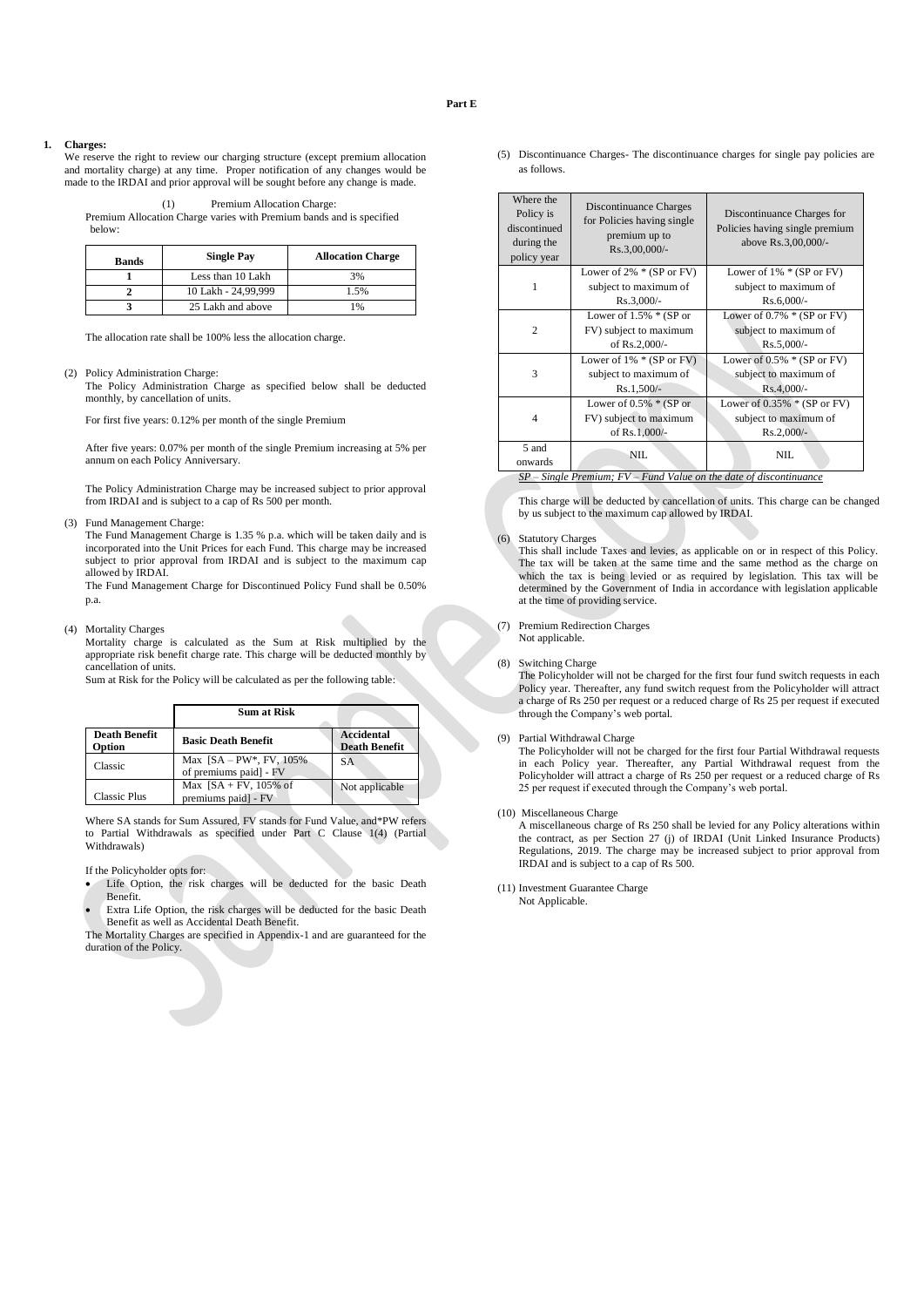### **2. Investment Linked Fund**

- (1) The following fund options are available under the product. Policyholder may choose to invest in one or more of these funds in the proportion they desire. Appendix – 2 to the Investment Linked Funds enumerates investment pattern in the tabular format.
	- *a) Income Fund-* The Income Fund aims to provide superior returns through investments in high credit quality Debt instruments while maintaining an optimal level of interest rate risk. In addition up to 20% of the Fund may be invested in cash and Money Market Instruments, Liquid Mutual Funds and Deposits to facilitate the day-to-day running of the Fund. Fund management would involve continual monitoring and credit evaluations with rigorous buy and sell disciplines to maximize upside potential and manage downside risk.
	- *b) Balanced Fund***-** The Balanced Fund aims to generate high returns through a dynamic allocation of investments in Debt and Equity Instruments so as to combine the stability of Debt instruments with the long term capital appreciation potential of Equities.
	- *Blue Chip Fund* The Blue Chip Fund aims to provide medium to long term capital appreciation by investing in a portfolio of predominantly large cap companies which can perform through economic and market cycles. The Fund will invest at least 80% of it's assets in companies which have a market capitalization greater than the company with the least weight in BSE100 index. The Fund may also invest up to 20% in Money Market Instruments/Cash and Deposits.
	- *d) Opportunities Fund***-**The Fund aims to generate long term capital appreciation by investing predominantly in mid cap stocks which are likely to be the blue chips of tomorrow. The Fund will invest in stocks which have a market capitalization equal to or lower than the market capitalization of the highest weighted stock in the NSE CNX Midcap Index. The Fund may also invest up to 20% in Money Market instruments/Cash and Deposits.
	- e) *Equity Plus Fund***-**The Equity Plus Fund aims at least 80% of the equity exposure to be limited to Nifty constituent stocks at any point in time and the balance of the equity exposure in non-Nifty constituent stocks.
	- *f) Diversified Equity Fund***-**The Diversified Equity Fund aims to generate long term capital appreciation by investing in high potential companies across the market cap spectrum while taking active asset allocation calls in Equity, government securities, Money Market Instruments, Cash etc.
	- g) *Bond Fund***-**The Bond Fund aims to dynamically manage the allocation between government securities, Fixed Income instruments, Money Market instruments and Cash with the intent to dynamically manage the duration at a level that delivers superior risk adjusted returns.
	- h) *Conservative Fund-*The Conservative Fund is a pure Debt Fund which invests in Government securities, high grade Fixed Income Instruments, Liquid Mutual Fund and Money Market Instruments. The fund aims to deliver stable returns by investing in the short end of the yield curve to limit the volatility and risk of the Fund.
	- i) *Discovery Fund* The Fund aims to deliver long term growth of capital by investing predominantly in mid-cap companies. The fund will invest up to 100% in mid-cap stocks which are defined as stocks with market cap falling within the market capitalisation range in the underlying benchmark Nifty free float midcap index (getting renamed as Nifty Midcap 100 index). The fund can also invest up to 25% of the portfolio in stocks falling outside the mid-cap index market cap range. The fund may also invest up to 10% of the portfolio in fixed income instruments, money market instruments, cash, deposits and liquid mutual funds.
	- j) *Equity Advantage Fund* The Fund aims to deliver long term growth of capital through diversified investments in equity and equity linked securities of companies across the market capitalisation spectrum. The fund may also invest up to 20% of the portfolio in fixed income instruments, money market instruments, cash, deposits and liquid mutual funds.

The definition of Money Market Instruments is as given in the IRDAI (Investment) Regulations 2016 (1st August 2016).

In all the above Funds, Deposits means deposits issued by Banks included in the Second Schedule to the Reserve Bank of India Act 1934, or a Primary Dealer duly recognised by Reserve Bank of India as such. (IRDAI (Investment) Regulations 2016, Section 3 (b) (3)).

#### (2) **Investment in Derivatives**

All the above Fund(s) may also invest in Interest Rate derivatives such as Interest Rate Swaps, Forward Rate agreements and such other derivative instruments as may be introduced from time to time in the markets for the purpose of hedging and portfolio yield enhancement and other uses as may be permitted under the IRDAI regulations and guidelines (INV-GLN-008-2004-  $05$ 

- (3) Unit Prices will be published on our Company's website, on the Life Insurance Council's Website and in leading national dailies
- (4) You can, through a secured login, access the value of policy wise units held by you in the format as per Form D02 prescribed under IRDAI Investment Regulations, 2016.
- (5) The Unit Price of a unit linked fund shall be computed as:
	- a) Market Value of investment held by the Fund plus the value of any current assets less the value of any current liabilities & provisions, if any
- b) Divided by the number of Units existing at the valuation date (before any Units are redeemed or created) The resulting price will be rounded to the nearest Re. 0.0001.
- (6) Your Premium is utilized to purchase Units of investment linked Funds for the Policy. In any investment linked Fund, all Units are of equal value. You will not hold the Units directly and the assets of each Fund will belong to us.
- (7) The assets that the Funds invest in will be selected by us at our sole discretion at all times.
- (8) We may close, withdraw, modify, split or combine Funds or introduce new Funds with prior approval from the Insurance Regulatory and Development Authority of India, if required. 'Withdraw' means no further payments will be accepted into the Fund, while any existing Units held in the Fund will continue to be allocated. 'Close' means We will encash all the Units, which exist for a Fund and terminate the Fund.
- (9) Where We close or withdraw a Fund, We will notify You, three months in advance that, We will switch any existing units in that Fund ('original fund')and or apply any future Premiums which would have been applied to that original Fund to another Fund that has, in our opinion, the closest investment objectives to the original Fund. During the three month notice period, You can switch to any other available Fund.
- (10) We will not allocate Units in any investment-linked Fund unless assets equivalent to those Units are added at the same time to the Fund. We will also not withdraw assets from any such Fund (except to meet the deductions described below in this Clause) unless units equivalent to those assets are cancelled at the same time. Units will only be cancelled in any such Fund under the terms as specified in this Part, and assets equivalent to the cancelled units will be withdrawn from the same Fund at the same time.
- (11) We will add the income from the assets of an investment linked Fund to that Fund.
- (12) We can deduct from the assets of an investment linked Fund the amounts that are required to cover:
	- a) expenses, taxes and statutory duties in respect of or due to the buying and selling of assets;
	- b) part or all of any tax, statutory levy or other statutory/regulatory charge on us allocated to the Fund; and
	- c) the Fund Management Charges.

(13) Risks of Investment in the Funds:

- a) The Premiums paid in the Linked Insurance Policies are subject to investment risks associated with capital markets and the Unit Prices may go up or down based on the performance of the Fund and factors influencing the capital market and You are responsible for the decisions made.
- b) HDFC Life Insurance Company Limited is only the name of the Insurance Company and HDFC Life Sampoorn Nivesh is only the name of the linked insurance product and does not, in any way, indicate the quality of the product or its future prospects or the returns.
- The various Funds offered under this Policy are the names of the Funds and do not in any way indicate the quality of the Funds, their future prospects or the returns.
- d) There is no assurance that the objectives of any of the Funds will be achieved.
- The past performance of any of the Funds does not indicate the future performance of these Funds.

#### **3. Applicability of Unit Prices**

(1) The allocation and redemption of Units for various transactions would be at the Unit Prices as described below:

| <b>Type of Transaction</b>                                                                                     | <b>Applicable Unit Prices</b><br>(Where transaction is received before Cut-<br>off time)                                                                                                                       |
|----------------------------------------------------------------------------------------------------------------|----------------------------------------------------------------------------------------------------------------------------------------------------------------------------------------------------------------|
| First Premium deposit<br>received by way of local<br>cheque or pay order or<br>demand drafts payable at<br>par | Unit Price of the date of commencement of the<br>Policy                                                                                                                                                        |
| First Premium deposit<br>received by way<br>of<br>outstation cheque                                            | Unit Price of the date of commencement of the<br>Policy or date of realisation of the amount by<br>the Company, whichever is later.                                                                            |
| • Partial Withdrawal (if<br>applicable)<br>Fund Switch<br>(i f)<br>applicable)                                 | Unit Price of the date of receipt of the request.                                                                                                                                                              |
| Look<br>$•$ Free<br>Cancellation<br>Death Claim                                                                | Unit Price of the date of receipt of the request<br>or intimation of claim. (Intimation for the<br>purpose of claim must be in writing or any other<br>manner as decided by the Company from time<br>to time). |
| Surrender                                                                                                      | Unit Price of date of receipt of the request.                                                                                                                                                                  |
| Transfer<br>the<br>to<br>Discontinued<br>Policy                                                                | Unit Price of the date of Policy discontinuance.                                                                                                                                                               |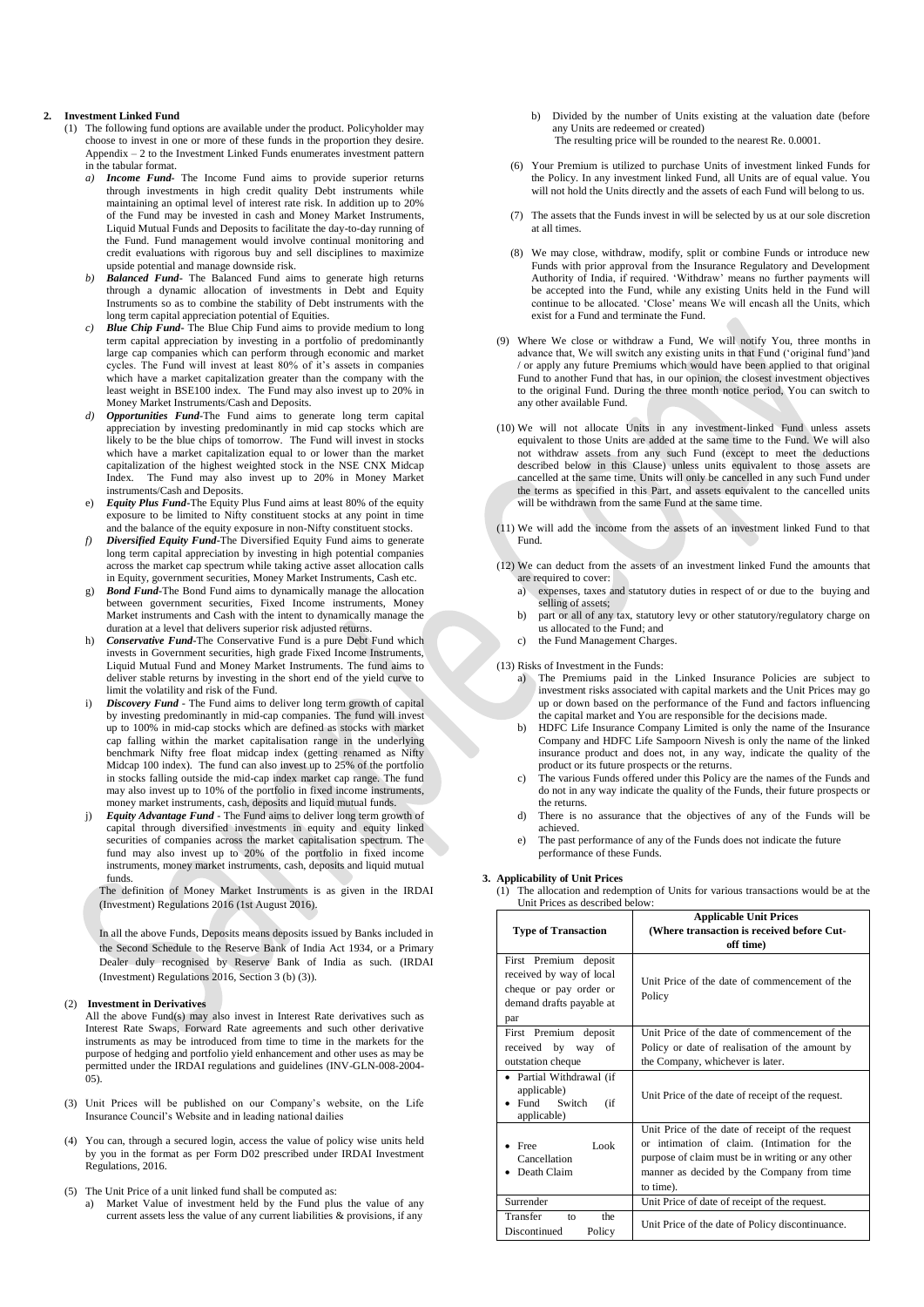| <b>Type of Transaction</b> | <b>Applicable Unit Prices</b><br>(Where transaction is received before Cut-<br>off time) |  |  |
|----------------------------|------------------------------------------------------------------------------------------|--|--|
| Fund                       |                                                                                          |  |  |
| Charges                    | Unit Prices of the effective date the Charges are<br>deducted.                           |  |  |

(2) If the transaction request is received after the Cut-off time prescribed by IRDAI (current cut-off time is 3 p.m.), then Unit Prices of the next date or in case of prepayment of renewal Premium, Unit Price of the due date, shall be applicable.

(3) If the same day or the next day or the transaction due date is not a valuation

- date, then we shall apply the Unit Price of the next immediate valuation date. (4) The Units allocated shall be reversed in case of the non-realisation of the Premium amount.
- (5) We shall follow norms stated above for any transactions which are not specifically mentioned herein but involve allocation and redemption of Units.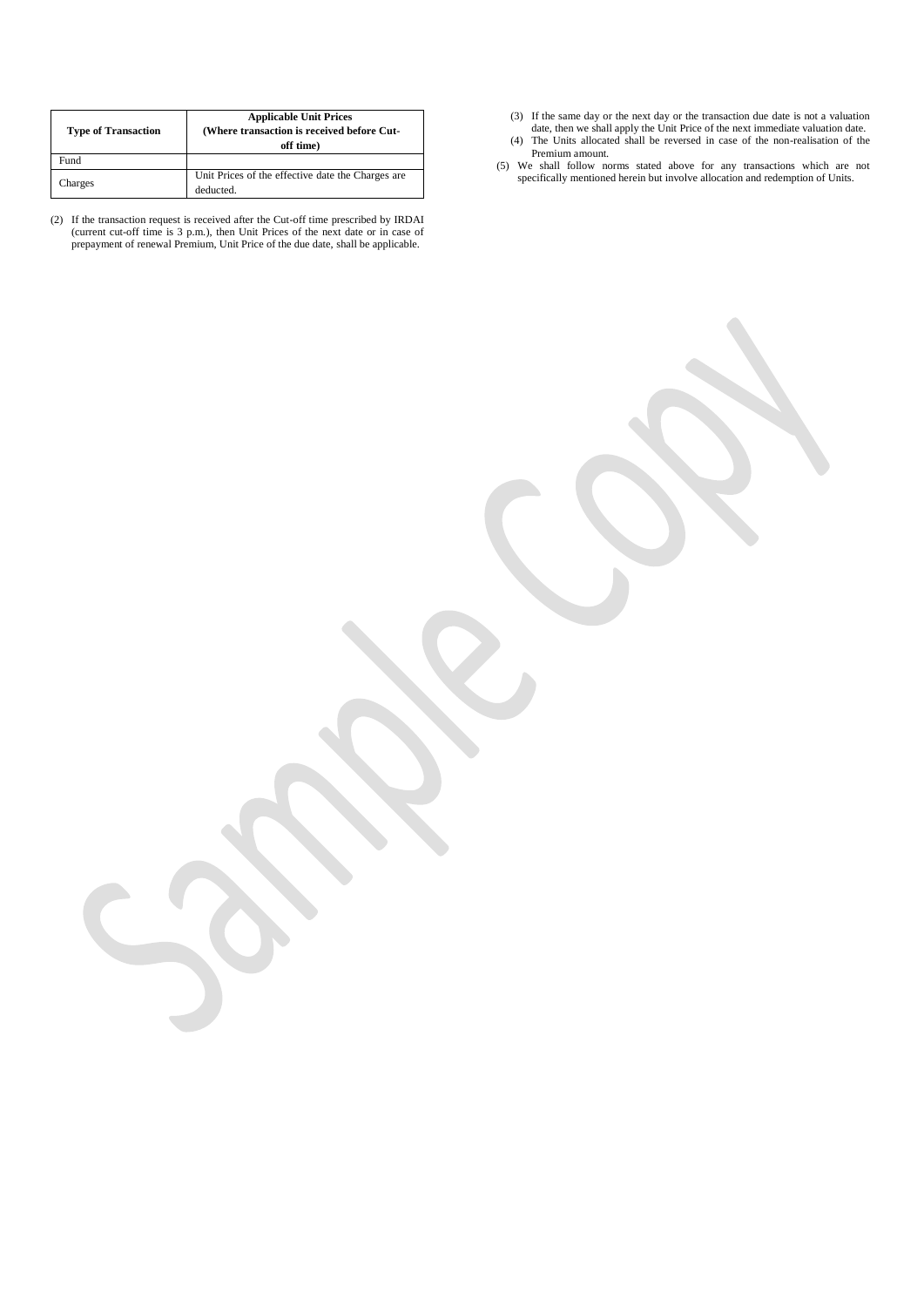## **APPENDIX – 1 Mortality Charges Effective Date: < RCD >**

## **Mortality Charges**

Mortality Charges are calculated every month based on the age of the Life Assured and on the date the charge is due. These charges are calculated as specified in Part E Clause 1(Charges).

| Age              | <b>Annual Mortality Charge Rate for</b><br><b>Basic Death Benefit</b> | Age | <b>Annual Mortality Charge Rate for</b><br><b>Basic Death Benefit</b> |
|------------------|-----------------------------------------------------------------------|-----|-----------------------------------------------------------------------|
| $\boldsymbol{0}$ | 5.7785                                                                | 41  | 2.5467                                                                |
| $\mathbf{1}$     | 5.0655                                                                | 42  | 2.7820                                                                |
| $\overline{c}$   | 3.8149                                                                | 43  | 3.0544                                                                |
| 3                | 2.8750                                                                | 44  | 3.3703                                                                |
| 4                | 2.1710                                                                | 45  | 3.7356                                                                |
| 5                | 1.6445                                                                | 46  | 4.1561                                                                |
| 6                | 1.2532                                                                | 47  | 4.6365                                                                |
| 7                | 0.9672                                                                | 48  | 5.1773                                                                |
| 8                | 0.7670                                                                | 49  | 5.7766                                                                |
| 9                | 0.6390                                                                | 50  | 6.4292                                                                |
| 10               | 0.5720                                                                | 51  | 7.1279                                                                |
| 11               | 0.5564                                                                | 52  | 7.8657                                                                |
| 12               | 0.5818                                                                | 53  | 8.6353                                                                |
| 13               | 0.6377                                                                | 54  | 9.4322                                                                |
| 14               | 0.7131                                                                | 55  | 10.2544                                                               |
| 15               | 0.7976                                                                | 56  | 11.1053                                                               |
| 16               | 0.8840                                                                | 57  | 11.9925                                                               |
| 17               | 0.9659                                                                | 58  | 12.9266                                                               |
| 18               | 1.0394                                                                | 59  | 13.9217                                                               |
| 19               | 1.1024                                                                | 60  | 14.9936                                                               |
| 20               | 1.1538                                                                | 61  | 16.1597                                                               |
| 21               | 1.1941                                                                | 62  | 17.4382                                                               |
| 22               | 1.2253                                                                | 63  | 18.8455                                                               |
| 23               | 1.2487                                                                | 64  | 20.3977                                                               |
| 24               | 1.2656                                                                | 65  | 22.1111                                                               |
| 25               | 1.2792                                                                | 66  | 24.0000                                                               |
| 26               | 1.2916                                                                | 67  | 26.0793                                                               |
| 27               | 1.3046                                                                | 68  | 28.3641                                                               |
| 28               | 1.3215                                                                | 69  | 30.8692                                                               |
| 29               | 1.3436                                                                | 70  | 33.6109                                                               |
| 30               | 1.3722                                                                | 71  | 36.6067                                                               |
| 31               | 1.4086                                                                | 72  | 39.8749                                                               |
| 32               | 1.4547                                                                | 73  | 43.4356                                                               |
| 33               | 1.5126                                                                | 74  | 47.3122                                                               |
| 34               | 1.5828                                                                | 75  | 51.5281                                                               |
| 35               | 1.6666                                                                |     |                                                                       |
| 36               | 1.7654                                                                |     |                                                                       |
| 37               | 1.8805                                                                |     |                                                                       |
| 38               | 2.0137                                                                |     |                                                                       |
| 39               | 2.1671                                                                |     |                                                                       |
| 40               | 2.3433                                                                |     |                                                                       |

The Accidental Death Benefit charge rate is 0.75 per 1000 Sum at Risk.

**Current Annual Mortality Charge Rates**

All rates are per Rs. 1,000 of Sum at Risk

**Maximum Mortality Charge Rates**

Mortality Rates stated above are guaranteed for the term of your Policy.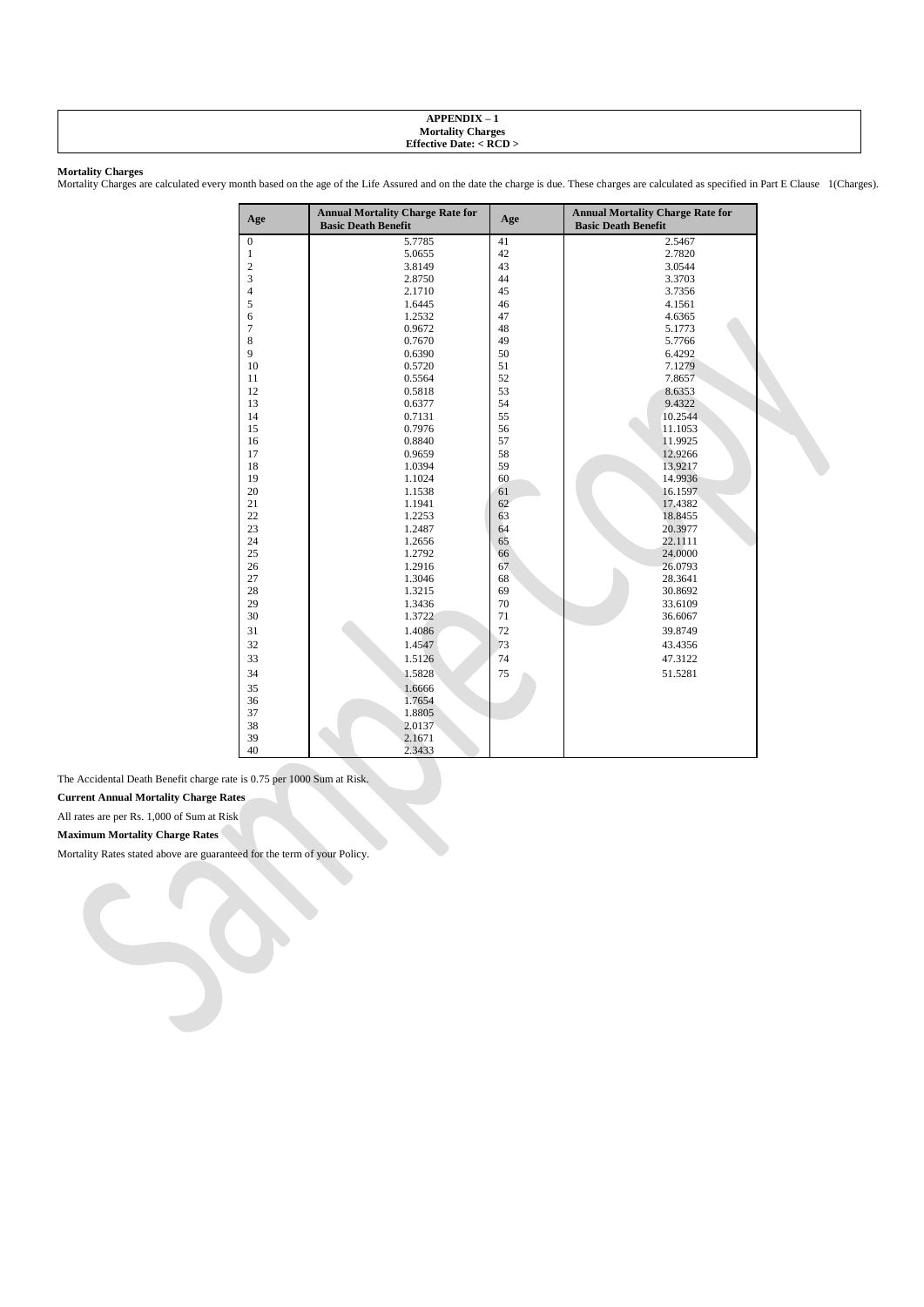| <b>APPENDIX</b><br>$\overline{\phantom{0}}$ |  |
|---------------------------------------------|--|
| Investment Pattern in tabular format        |  |
| <b>FUND COMPOSITION</b>                     |  |
|                                             |  |

| FUND NAME, SFIN and OBJECTIVE                                                                                                                                                                                                                                                                                                                                                                      |                                                                | <b>RISK &amp; RETURN</b><br><b>RATING</b>                                                 |               |                  |
|----------------------------------------------------------------------------------------------------------------------------------------------------------------------------------------------------------------------------------------------------------------------------------------------------------------------------------------------------------------------------------------------------|----------------------------------------------------------------|-------------------------------------------------------------------------------------------|---------------|------------------|
|                                                                                                                                                                                                                                                                                                                                                                                                    | <b>Money Market</b><br><b>Instruments</b> , Cash<br>& Deposits | Government<br><b>Securities, Fixed</b><br><b>Income Instruments &amp;</b><br><b>Bonds</b> | <b>Equity</b> |                  |
|                                                                                                                                                                                                                                                                                                                                                                                                    |                                                                | <b>FUND COMPOSITION</b>                                                                   |               |                  |
| <b>Equity Plus Fund</b><br>SFIN: ULIF05301/08/13EquityPlus101<br>To generate long term capital appreciation inline or better than Nifty<br>index returns                                                                                                                                                                                                                                           | 0% to 20%                                                      | 0% to 20%                                                                                 | 80% to 100%   | Very High        |
| <b>Diversified Equity Fund</b><br>SFIN: ULIF05501/08/13DivrEqtyFd101<br>To generate long term capital appreciation by investing in high potential<br>companies across the market cap spectrum                                                                                                                                                                                                      | 0% to 40%                                                      | 0% to 40%                                                                                 | 60% to 100%   | Very High        |
|                                                                                                                                                                                                                                                                                                                                                                                                    |                                                                |                                                                                           |               |                  |
| <b>Blue Chip Fund</b><br>SFIN: ULIF03501/01/10BlueChipFd101<br>Exposure to large -cap equities & equity related instruments                                                                                                                                                                                                                                                                        | 0% to 20%                                                      | ÷,                                                                                        | 80% to 100%   | Very High        |
| <b>Opportunities Fund</b><br>SFIN: ULIF03601/01/10OpprtntyFd101<br>Exposure to mid-cap equities $\&$ equity related instruments                                                                                                                                                                                                                                                                    | 0% to 20%                                                      |                                                                                           | 80% to 100%   | Very High        |
| <b>Balanced Fund</b><br>SFIN: ULIF03901/09/10BalancedFd101<br>Dynamic Equity exposure to enhance the returns while the Debt<br>allocation reduces the volatility of returns                                                                                                                                                                                                                        | 0% to 20%                                                      | 0% to 60%                                                                                 | 40% to 80%    | Moderate to High |
| <b>Income Fund</b><br>SFIN: ULIF03401/01/10IncomeFund101<br>Higher potential returns due to higher duration and credit exposure                                                                                                                                                                                                                                                                    | 0% to 20%                                                      | 80% to 100%                                                                               |               | Moderate         |
| <b>Bond Fund</b><br>SFIN: ULIF05601/08/13Bond Funds101<br>Active allocation across all fixed income instruments                                                                                                                                                                                                                                                                                    | 0% to 60%                                                      | 40% to 100%                                                                               |               | Moderate         |
| <b>Conservative Fund</b><br>SFIN: ULIF05801/08/13ConsertvFd101<br>To invest in high grade fixed income instruments and Government<br>securities at the short end of the yield curve, to deliver stable returns.                                                                                                                                                                                    | 0% to 60%                                                      | 40% to 100%                                                                               |               | Low              |
| <b>Discovery Fund</b><br>SFIN: ULIF06618/01/18DiscvryFnd101<br>Long term capital growth by investing predominantly in mid-cap<br>companies. The fund may invest up to 25% of the portfolio in stocks<br>outside the mid-cap index capitalisation range. Up to 10% of the fund<br>may be invested in Fixed income instruments, money market<br>instruments, cash, deposits and Liquid mutual funds. | 0% to 10%                                                      | 0% to 10%                                                                                 | 90% to 100%   | Very High        |
| <b>Equity Advantage Fund</b><br>SFIN: ULIF06723/03/18EqtyAdvtFd101<br>Long term capital growth through diversified investments in companies<br>across the market capitalisation spectrum. Up to 20% of the fund may<br>be invested in Fixed income instruments, money market instruments,<br>cash, deposits and Liquid mutual funds.                                                               | 0% to 20%                                                      | 0% to 20%                                                                                 | 80% to 100%   | Very High        |

Investment in Mutual Funds will be made as per Mutual Fund limits prescribed by IRDAI regulations and guidelines. As per (IRDAI (Investment) Regulations, 2016 Master Circular), the Investment limit in Mutual Funds is 7% of Investment assets. This will apply at overall level and at SFIN level, the maximum exposure shall not exceed 15%.

The asset allocation for the Discontinued Policy Fund (SFIN:ULIF05110/03/11DiscontdPF101) shall be as per the prevailing regulatory requirements. Currently, the asset allocation is as follows:

(i) Money Market Instruments: 0% to 40%

(ii) Government Securities: 60% to 100%.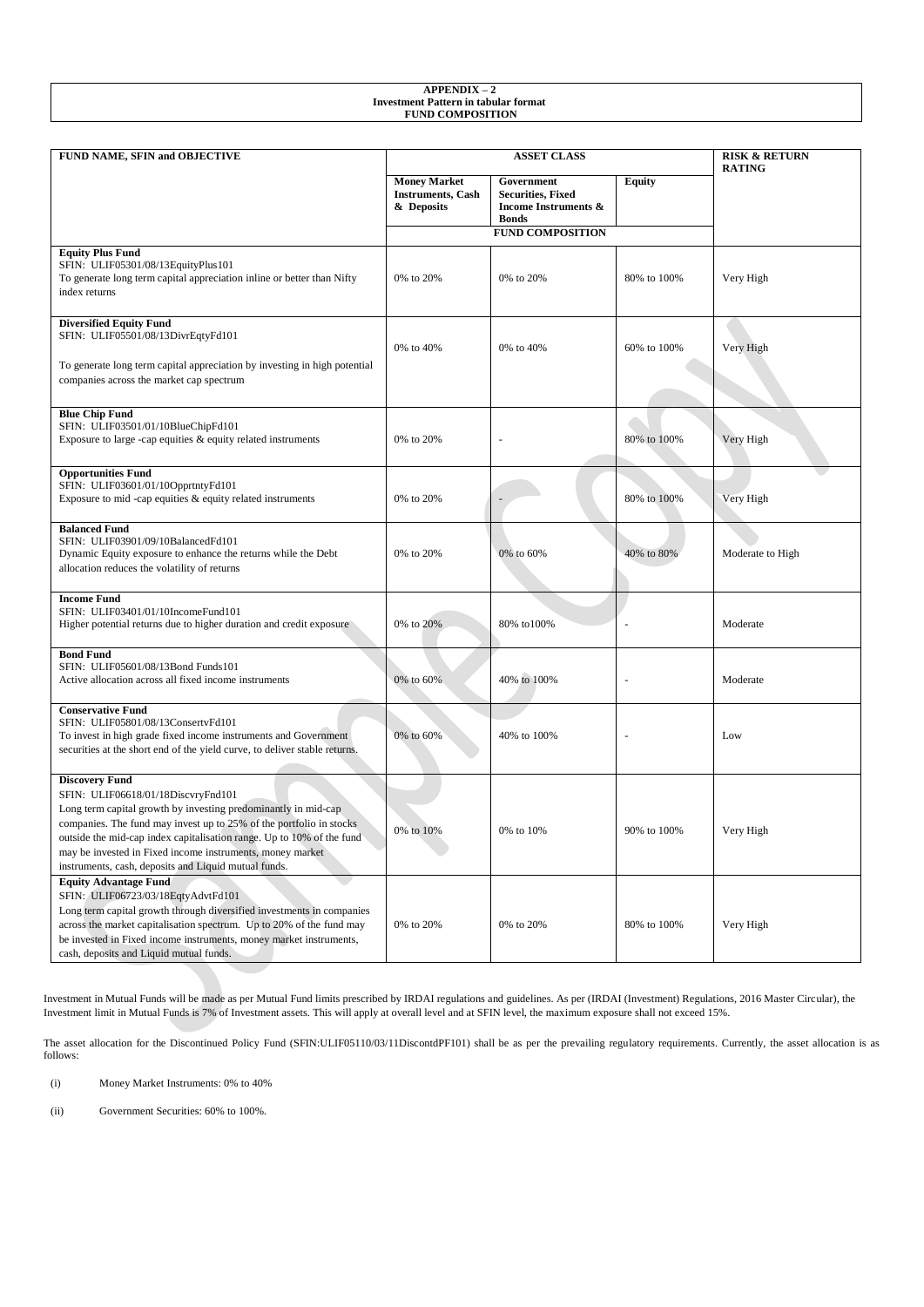## **Part F**

### **1. Exclusions**

(1) **Suicide Exclusion:** In case of death due to suicide within 12 months from the date of commencement of the policy or from the date of revival of the policy, as applicable, the nominee or the beneficiary of the policyholder shall be entitled to the fund value, as available on the date of intimation of death.

Further any charges other than Fund Management Charges (FMC) and guarantee charges recovered subsequent to the date of death shall be added back to the fund value as available on the date of intimation of death.

- Other Exclusion: We shall not be liable to pay the Accidental Death Benefit if death is caused directly or indirectly from any of the following:
- a) Intentionally self-inflicted injury or suicide, irrespective of mental condition.
- b) Alcohol or solvent abuse, or the taking of drugs except under the direction of a registered medical practitioner.
- c) Taking part or practising for any hazardous hobby, pursuit or race.<br>d) War, invasion, hostilities (whether war is declared or not), civil
- War, invasion, hostilities (whether war is declared or not), civil war, rebellion, revolution or taking part in a riot or civil commotion.
- e) Taking part in any flying activity, other than as a passenger in a commercially licensed aircraft.
- f) Taking part in any act of a criminal nature with criminal intent.

#### 2. **Age Admitted**

The Company has calculated the Premiums under the Policy on the basis of the age of the Life Assured as declared in the Proposal. In case you have not provided proof of age of the Life Assured with the Proposal, you will be required to furnish such proof of age of the Life Assured as is acceptable to us and have the age admitted. In the event the age so admitted ("Correct Age") during the Policy Term is found to be different from the age declared in the Proposal, without prejudice to our rights and remedies including those under the Insurance Act, 1938 as amended from time to time, we shall take one of the following actions<br>i) If

- If eligible, and if the Correct Age is found to be higher, the benefit payable under this Policy and Rider, if any, shall be after deduction of such difference of Premium (i.e difference in Premium paid based on age declared in the Proposal and Premium based on the Correct Age) along with interest thereon. In such cases, before calculating the amount of benefit payable, the Policy shall be subject to re-underwriting and the Sum Assured shall be subject to eligibility as per underwriting norms and the Premium to be deducted shall be calculated proportionately on such Sum Assured payable. If the Correct Age is found to be lower, excess Premiums without any interest shall be refunded.
- ii) If ineligible for the Policy basis the Correct Age, the Policy shall be void-abinitio and the total Premiums paid shall be refunded without interest after deducting all applicable charges like medical, Stamp Duty, risk etc.

#### 3. **Claim Procedure**

- (1) Maturity Benefit: The Maturity Benefit will be paid if and only if:
	- i. The Policy has matured and the Life Assured is alive on the Maturity Date, ii. No claim has been made on the Policy,
	-
- iii. The Policy has not been discontinued or surrendered or cancelled or terminated, and
- iv. All relevant documents including the original Policy document in support of your claim have been provided to the Company.
- (2) Death Benefit: The Death Benefit will be paid if and only if:
	- The death of the Life Assured has occurred before the Maturity Date, ii. The Standard Policy Provisions specified in Part F Clause 1 (Exclusions) and Part F Clause 9 (Incorrect Information and Non Disclosure) are not attracted,
	- iii. The Policy has not been discontinued or surrendered or cancelled or terminated, and
	- iv. All relevant documents in support of the claim have been provided to the Company. These would normally include the following: a) Fully completed claim form, (including NEFT details),
		- b) Original Policy document,
		- c) Original or certified copy of death registration certificate,
		- d) Original or certified copy of medical reports at the time of death and past medical records,
		- e) Claimant's identity and residence proof, and
		- f) Depending on the circumstances of the death, further documents may be called for as we deem fit.
	- v. The claim is required to be intimated to us within a period of 90 days from the date of death. However, we may condone the delay in claim intimation, if any, where the delay is proved to be for reasons beyond the control of the claimant.
- (3) Accidental Death Benefit: The Accidental Death Benefit will be paid if and only if
	- (i) The death of the Life Assured was due to an Accident,
	- (ii) The Life Assured dies within 180 days of the Accident and before the expiry date of this benefit,
	- (iii) The Standard Policy Provisions specified in Part F Clause 1 (Exclusions).and Part F Clause 9 (Incorrect Information and Non Disclosure) are not attracted,
- (iv) The Policy has not been discontinued or surrendered or cancelled or terminated; and
- (v) All relevant documents in support of the claim have been provided to the Company. These would normally include the following:
	- a) fully completed claim form; and
	- b) original Policy document; and
	- c) original death registration certificate or certified extract from the death register; and
	- d) original certificate or certified copies of cremation or burial; and
	- e) First Information Report; and
	- f) Police Panchanama; and
	- g) Police Inquest report; and<br>h) Post-Mortem report; and Post-Mortem report; and
	- i) originals or certified copies of any medical reports that we consider relevant to the death
- (vi) Depending on the circumstances of the death, further documents may be called for as we deem fit.
- (vii) The claim is required to be intimated to us within a period of 90 days from the date of death. We may condone the delay in claim intimation if the delay is proved to be for reasons beyond the control of the claimant.

## 4. **Alterations**

- (1) You can change the product benefit from Life Option to Extra life Option and vice versa. Any change will be applicable from the effective date of the change which will be communicated to You.
- (2) The Policy Term, Premium, Sum Assured and the Death Benefit Option as specified in the Policy Schedule cannot be changed at any time.

#### 5. **Assignment and Transfer**

The Policyholder can assign or transfer of a policy in accordance with Section 38 of the Insurance Act, 1938 as amended from time to time. Simplified version of the provisions of Section 38 is enclosed in Annexure I for reference

## 6. **Nomination**

The Policyholder can nominate a person/ persons in accordance with Section 39 of the Insurance Act, 1938 as amended from time to time. Simplified version of the provisions of Section 39 is enclosed in Annexure II for reference

## 7. **Issuance of Duplicate Policy:**

The Policyholder can request for a duplicate copy of the Policy at HDFC Life offices or through Certified Financial Consultant (Insurance Agent) who advised you while taking this Policy. While making an application for duplicate Policy the Policyholder is required to submit a notarized original indemnity bond, an affidavit duly stamped along with KYC documents.

#### 8. **Force Majeure**

- a) We shall value the funds on each day for which the financial markets are open. However, we may value the funds less frequently in extreme circumstances external to us i.e. in force majeure events, where the value of the assets is too uncertain. In such circumstances, we may defer the valuation of assets for up to 30 days until we are certain that the valuation of funds can be resumed.
- b) We shall inform IRDAI of such deferment in the valuation of assets. During the continuance of the force majeure events, all request for servicing the policy including policy related payment shall be kept in abeyance.
- c) We shall continue to invest as per the fund mandates mentioned under the clause Part  $E$  – Appendix 2. However, we reserve the right to change the exposure of all/any part of fund to money market instruments [as defined under Regulations 2(j) of IRDAI (Investment) Regulations, 2016] in circumstances mentioned under points (a and b) above. The exposure of the fund as per the fund mandates mentioned under the clause Part E – Appendix 2 shall be reinstated within reasonable timelines once the force majeure situation ends.

d) Few examples of circumstances referred to in Point (a) and (b) above are: i. When one or more stock exchanges which provide a basis for valuation of the assets of the fund are closed other than for ordinary holidays. ii. When, as a result of political, economic, monetary or any circumstances which are not in our control, the disposal of the assets of the fund would be detrimental to the interests of the continuing Policyholders. iii. In the event of natural calamities, strikes, war, civil unrest, riots and bandhs. iv. In the event of any force majeure or disaster that affects our normal functioning.

e) In such an event, an intimation of such force majeure event shall be uploaded on our website for information.

#### 9. **Incorrect Information and Non-Disclosure**

Fraud, misrepresentation and forfeiture would be dealt with in accordance with provisions of Section 45 of the Insurance Act 1938 as amended from time to time. Simplified version of the provisions of Section 45 is enclosed in Annexure III for reference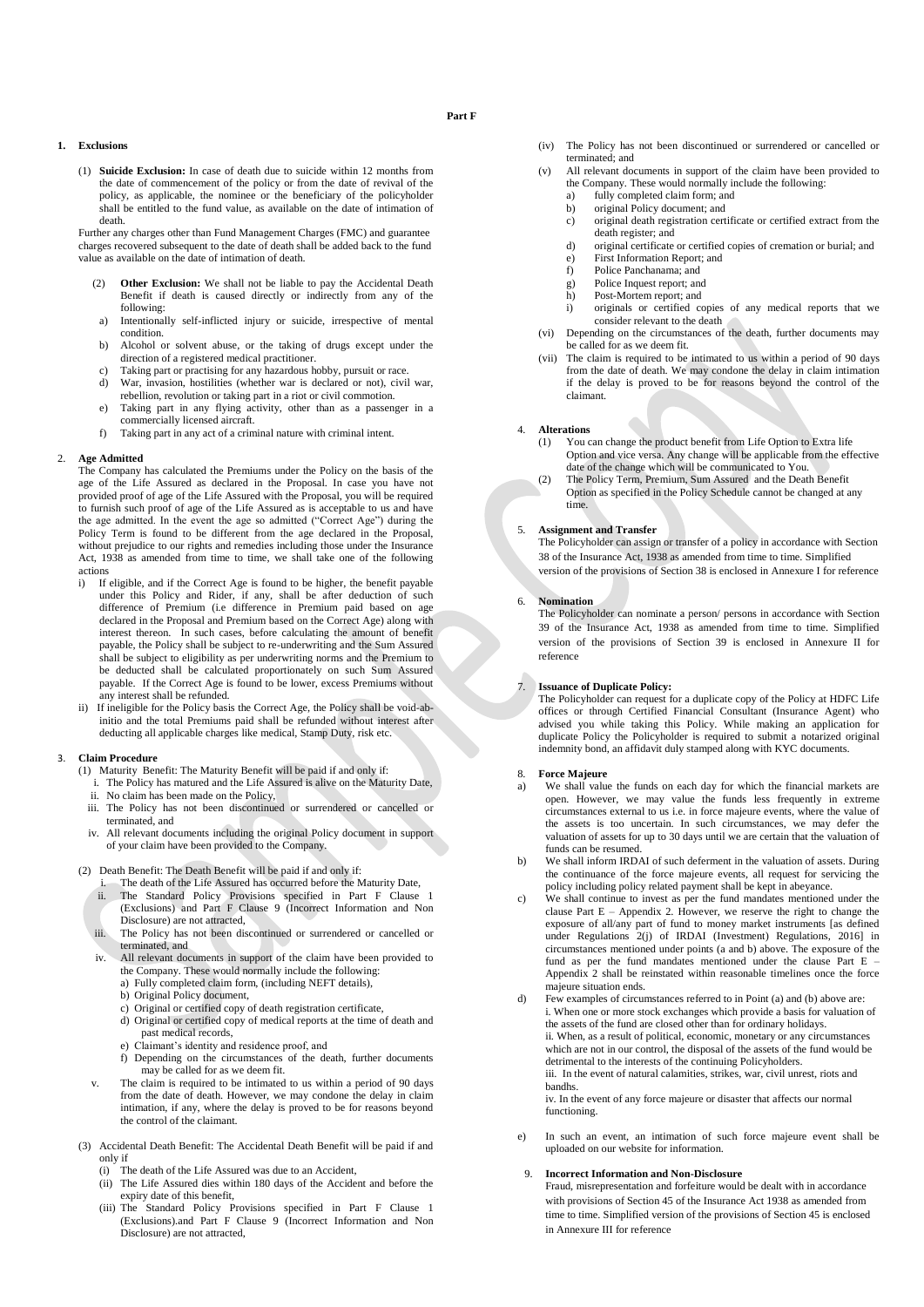- 10. **Modification, Amendment, Re-enactment of or to the Insurance laws and rules, regulations, guidelines, clarifications, circulars etc. thereunder** 
	- (1) This Policy is subject to-
		- (i) The Insurance Act, 1938 as amended from time to time, (ii) Amendments, modifications (including re-enactment) as may be
		- made from time to time, and (iii) Other such relevant Regulations, Rules, Laws, Guidelines, Circulars, Enactments etc as may be introduced thereunder from time to time.
	- (2) We reserve the right to change any of these Policy Provisions / terms and conditions in accordance with changes in applicable Regulations or Laws, and where required, with IRDAI's approval.
	- (3) We are required to obtain prior approval from the Insurance Regulatory and Development Authority of India before making any material changes to these provisions, except for changes of regulatory / statutory nature.
	- (4) We reserve the right to require submission by You of such documents and proof at all life stages of the Policy as may be necessary to meet the requirements under Anti- money Laundering/Know Your Customer norms and as may be laid down by IRDAI and other regulators from time to time.

## 11. **Jurisdiction:**

This Policy shall be governed by the laws of India and the Indian Courts shall have jurisdiction to settle any disputes arising under the Policy.

#### 12. **Notices**

Any notice, direction or instruction given to Us, under the Policy, shall be in writing and delivered by hand, post, facsimile or from registered electronic mail ID to:

HDFC Life Insurance Company Limited,  $11<sup>th</sup>$  Floor, Lodha Excelus, Apollo Mills Compound, N.M. Joshi Marg, Mahalaxmi, Mumbai - 400011.

Registered Office: Lodha Excelus, 13<sup>th</sup> Floor, Apollo Mills Compound, N.M. Joshi Marg, Mahalaxmi, Mumbai - 400011.

E-mail: service@hdfclife.com

Or such other address as may be informed by Us.

Similarly, any notice, direction or instruction to be given by Us, under the Policy, shall be in writing and delivered by hand, post, courier, facsimile or registered electronic mail ID to the updated address in the records of the Company.

You are requested to communicate any change in address, to the Company supported by the required address proofs to enable the Company to carry out the change of address in its systems. The onus of intimation of change of address lies with the Policyholder. An updated contact detail of the Policyholder will ensure that correspondences from the Company are correctly addressed to the Policyholder at the latest updated address.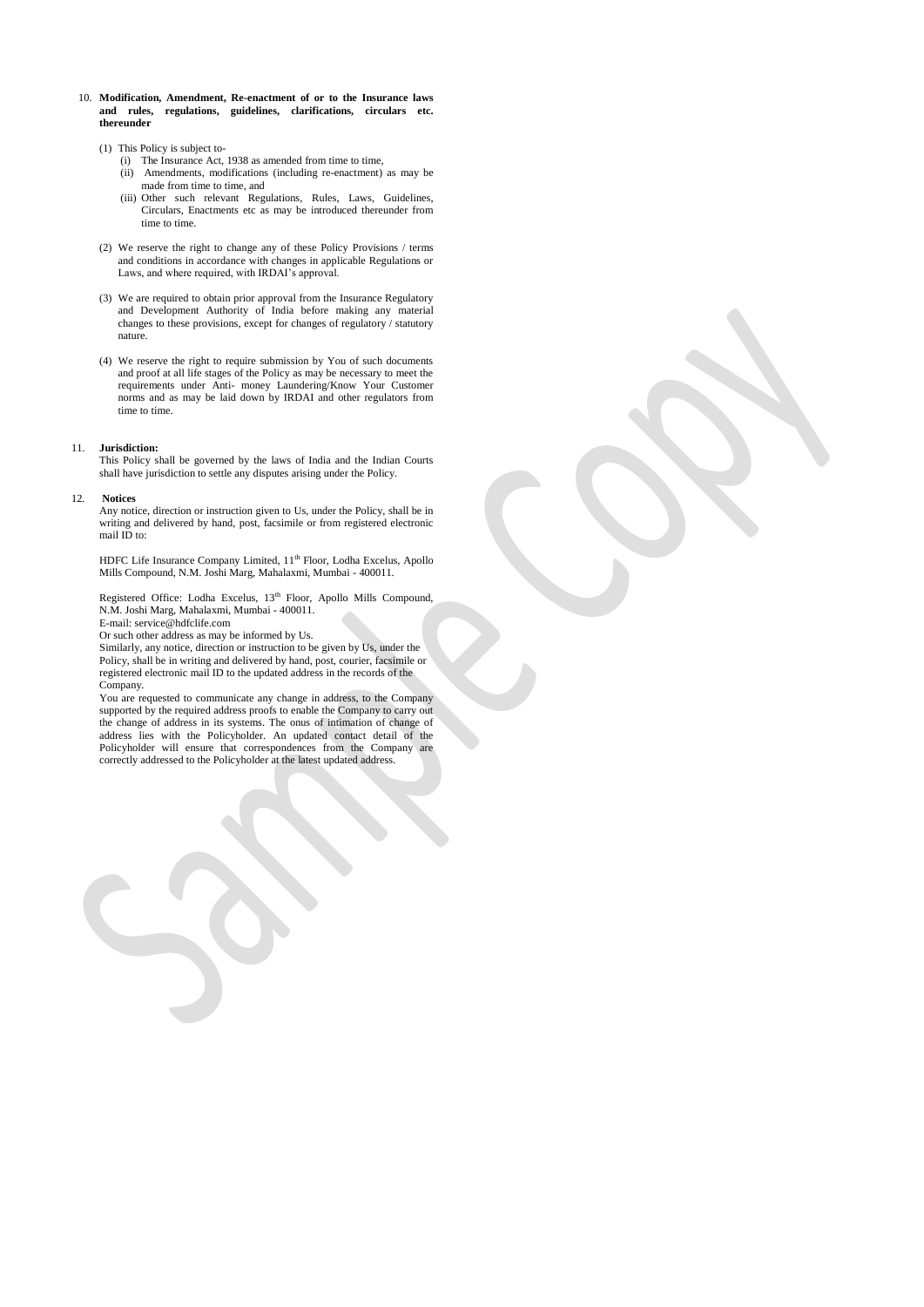| Part G                                                                                                                                                                                                                                                                                                                                                                                                                                                                                                                                                                                                                                                                                                                                                                                                                                                                                                                                                                                                                                                                                                                                                                                                                                                                                                                                                                                                                                                                                                                                                                                                  |                                                                                                                                                      |                                                                    |                                                                                                                                                                                                              | Email: bimalokpal.bhopal@ecoi.co.in                                                                                                                                                                                                                                   |                                                                                   |
|---------------------------------------------------------------------------------------------------------------------------------------------------------------------------------------------------------------------------------------------------------------------------------------------------------------------------------------------------------------------------------------------------------------------------------------------------------------------------------------------------------------------------------------------------------------------------------------------------------------------------------------------------------------------------------------------------------------------------------------------------------------------------------------------------------------------------------------------------------------------------------------------------------------------------------------------------------------------------------------------------------------------------------------------------------------------------------------------------------------------------------------------------------------------------------------------------------------------------------------------------------------------------------------------------------------------------------------------------------------------------------------------------------------------------------------------------------------------------------------------------------------------------------------------------------------------------------------------------------|------------------------------------------------------------------------------------------------------------------------------------------------------|--------------------------------------------------------------------|--------------------------------------------------------------------------------------------------------------------------------------------------------------------------------------------------------------|-----------------------------------------------------------------------------------------------------------------------------------------------------------------------------------------------------------------------------------------------------------------------|-----------------------------------------------------------------------------------|
| (Grievance Redress Mechanism)                                                                                                                                                                                                                                                                                                                                                                                                                                                                                                                                                                                                                                                                                                                                                                                                                                                                                                                                                                                                                                                                                                                                                                                                                                                                                                                                                                                                                                                                                                                                                                           |                                                                                                                                                      | <b>BHUBANESHWAR</b>                                                | Office of the Insurance Ombudsman, 62,<br>Forest park, Bhubneshwar - 751 009.                                                                                                                                | Orissa                                                                                                                                                                                                                                                                |                                                                                   |
| <b>Complaint Resolution Process</b><br>1.                                                                                                                                                                                                                                                                                                                                                                                                                                                                                                                                                                                                                                                                                                                                                                                                                                                                                                                                                                                                                                                                                                                                                                                                                                                                                                                                                                                                                                                                                                                                                               |                                                                                                                                                      |                                                                    |                                                                                                                                                                                                              |                                                                                                                                                                                                                                                                       |                                                                                   |
| The customer can contact us on the below mentioned address or at any of our<br>(i)<br>branches in case of any complaint/ grievance:<br>Grievance Redressal Officer<br>HDFC Life Insurance Company Limited<br>11th Floor, Lodha Excelus, Apollo Mills Compound,<br>N. M. Joshi Marg, Mahalaxmi, Mumbai, Maharashtra - 400011<br>Tel: 022-67516666, Helpline number: 18602679999 (Local charges apply)<br>E-mail: service@hdfclife.com<br>All grievances (Service and sales) received by the Company will be responded to<br>(ii)<br>within the prescribed regulatory Turn Around Time (TAT) of 15 days.<br>Written request or email from the registered email id is mandatory.<br>(iii)<br>If required, we will investigate the complaints by taking inputs from the customer<br>(iv)<br>over the telephone or through personal meetings.<br>We will issue an acknowledgement letter to the customer within 3 working days of the<br>(v)<br>receipt of complaint.<br>The acknowledgement that is sent to the customer has the details of the complaint<br>(vi)<br>number, the Policy number and the Grievance Redressal Officer's name who will be<br>handling the complaint of the customer.<br>(vii) If the customer's complaint is addressed within 3 days, the resolution communication<br>will also act as the acknowledgment of the complaint.<br>(viii) The final letter of resolution will offer redressal or rejection of the complaint along<br>with the appropriate reason for the same.<br>In case the customer is not satisfied with the decision sent to him or her, he or she may<br>(ix) |                                                                                                                                                      |                                                                    |                                                                                                                                                                                                              | Tel.: 0674 - 2596461 /2596455 Fax: 0674 -<br>2596429<br>Email: bimalokpal.bhubaneswar@ecoi.co.in                                                                                                                                                                      |                                                                                   |
|                                                                                                                                                                                                                                                                                                                                                                                                                                                                                                                                                                                                                                                                                                                                                                                                                                                                                                                                                                                                                                                                                                                                                                                                                                                                                                                                                                                                                                                                                                                                                                                                         |                                                                                                                                                      |                                                                    | <b>BENGALURU</b>                                                                                                                                                                                             | Office of the Insurance Ombudsman, Jeevan<br>Soudha Building, PID No. 57-27-N-19<br>Ground Floor, 19/19, 24th Main Road, JP<br>Nagar, Ist Phase, Bengaluru – 560 078.<br>Tel.: 080 - 26652048 / 26652049<br>Email: bimalokpal.bengaluru@ecoi.co.in                    | Karnataka                                                                         |
|                                                                                                                                                                                                                                                                                                                                                                                                                                                                                                                                                                                                                                                                                                                                                                                                                                                                                                                                                                                                                                                                                                                                                                                                                                                                                                                                                                                                                                                                                                                                                                                                         |                                                                                                                                                      |                                                                    | CHANDIGARH                                                                                                                                                                                                   | Office of the Insurance Ombudsman, S.C.O.<br>No. 101, 102 & 103, 2nd Floor, Batra<br>Building, Sector $17 - D$ , Chandigarh $- 160$<br>017.<br>Tel.: 0172 - 2706196 / 2706468 Fax: 0172 -<br>2708274<br>Email: bimalokpal.chandigarh@ecoi.co.in                       | Punjab, Haryana,<br>Himachal Pradesh,<br>Jammu & Kashmir<br>Chandigarh            |
| contact our Grievance Redressal Officer within 8 weeks of the receipt of the<br>communication at any of the touch points mentioned in the document, failing which,<br>we will consider the complaint to be satisfactorily resolved.<br>The following is the escalation matrix in case there is no response within the<br>(x)<br>prescribed timelines or if you are not satisfied with the response. The number of days<br>specified in the below- mentioned escalation matrix will be applicable from the date of<br>escalation.                                                                                                                                                                                                                                                                                                                                                                                                                                                                                                                                                                                                                                                                                                                                                                                                                                                                                                                                                                                                                                                                        |                                                                                                                                                      | <b>CHENNAI</b>                                                     | Office of the Insurance Ombudsman, Fatima<br>Akhtar Court, 4th Floor, 453, Anna Salai,<br>Teynampet, CHENNAI - 600 018.<br>Tel.: 044 - 24333668 / 24335284 Fax: 044 -                                        | Tamil Nadu,<br>Pondicherry Town<br>and Karaikal<br>(which are part of<br>Pondicherry)                                                                                                                                                                                 |                                                                                   |
| Level                                                                                                                                                                                                                                                                                                                                                                                                                                                                                                                                                                                                                                                                                                                                                                                                                                                                                                                                                                                                                                                                                                                                                                                                                                                                                                                                                                                                                                                                                                                                                                                                   | <b>Designation</b>                                                                                                                                   | <b>Response Time</b>                                               |                                                                                                                                                                                                              | 24333664<br>Email: bimalokpal.chennai@ecoi.co.in                                                                                                                                                                                                                      |                                                                                   |
| 1st Level                                                                                                                                                                                                                                                                                                                                                                                                                                                                                                                                                                                                                                                                                                                                                                                                                                                                                                                                                                                                                                                                                                                                                                                                                                                                                                                                                                                                                                                                                                                                                                                               | Associate Vice President -<br><b>Customer Relations</b>                                                                                              | 10 working days                                                    | <b>DELHI</b>                                                                                                                                                                                                 | Office of the Insurance Ombudsman, 2/2 A,<br>Universal Insurance Building, Asaf Ali                                                                                                                                                                                   | Delhi                                                                             |
| 7 working days<br>2nd Level (for response not<br>Sr. Vice President -<br>received from Level 1)<br><b>Customer Relations</b><br>You are requested to follow the aforementioned matrix to receive satisfactory response from                                                                                                                                                                                                                                                                                                                                                                                                                                                                                                                                                                                                                                                                                                                                                                                                                                                                                                                                                                                                                                                                                                                                                                                                                                                                                                                                                                             |                                                                                                                                                      |                                                                    | Road, New Delhi - 110 002.<br>Tel.: 011 - 23232481 / 23213504<br>Email: bimalokpal.delhi@ecoi.co.in                                                                                                          |                                                                                                                                                                                                                                                                       |                                                                                   |
| us.<br>(xi) If you are not satisfied with the response or do not receive a response from us within 15<br>days, you may approach the Grievance Cell of IRDAI on the following contact details:<br>IRDAI Grievance Call Centre (IGCC) TOLL FREE NO: 155255 / 18004254732<br>$\bullet$<br>Email ID: complaints@irda.gov.in<br>Online-You can register your complaint online at http://www.igms.irda.gov.in/<br>Address for communication for complaints by fax/paper:<br>$\bullet$<br>General Manager,<br>Consumer Affairs Department - Grievance Redressal Cell                                                                                                                                                                                                                                                                                                                                                                                                                                                                                                                                                                                                                                                                                                                                                                                                                                                                                                                                                                                                                                           |                                                                                                                                                      | <b>GUWAHATI</b>                                                    | Office of the Insurance Ombudsman, Jeevan<br>Nivesh, 5th Floor, Nr. Panbazar over bridge,<br>S.S. Road, Guwahati - 781001(ASSAM).<br>Tel.: 0361 - 2632204 / 2602205<br>Email: bimalokpal.guwahati@ecoi.co.in | Assam, Meghalaya,<br>Manipur, Mizoram,<br>Arunachal Pradesh,<br>Nagaland and<br>Tripura                                                                                                                                                                               |                                                                                   |
| Insurance Regulatory and Development Authority of India<br>Sy No. 115/1, Financial District,<br>Nanakramguda, Gachibowli,<br>Hyderabad - 500 032,<br>In the event you are dissatisfied with the response provided by us, you may approach the<br>2.<br>Insurance Ombudsman in your region. The details of the existing offices of the<br>Insurance Ombudsman are provided below. You are requested to refer to the IRDAI<br>website at "www.irdai.gov.in" for the updated details.                                                                                                                                                                                                                                                                                                                                                                                                                                                                                                                                                                                                                                                                                                                                                                                                                                                                                                                                                                                                                                                                                                                      |                                                                                                                                                      |                                                                    | <b>HYDERABAD</b>                                                                                                                                                                                             | Office of the Insurance Ombudsman, 6-2-<br>46, 1st floor, "Moin Court", Lane Opp.<br>Saleem Function Palace, A. C. Guards,<br>Lakdi-Ka-Pool, Hyderabad - 500 004.<br>Tel.: 040 - 67504123 / 23312122 Fax: 040 -<br>23376599<br>Email: bimalokpal.hyderabad@ecoi.co.in | Andhra Pradesh,<br>Telangana, Yanam<br>and part of<br>Territory of<br>Pondicherry |
| Office of the                                                                                                                                                                                                                                                                                                                                                                                                                                                                                                                                                                                                                                                                                                                                                                                                                                                                                                                                                                                                                                                                                                                                                                                                                                                                                                                                                                                                                                                                                                                                                                                           | a. Details and addresses of Insurance Ombudsman<br><b>Contact Details</b>                                                                            | Areas of                                                           | <b>JAIPUR</b>                                                                                                                                                                                                | Office of the Insurance Ombudsman, Jeevan<br>Nidhi - II Bldg., Gr. Floor, Bhawani Singh                                                                                                                                                                               | Rajasthan                                                                         |
| Ombudsman<br>AHMEDABAD                                                                                                                                                                                                                                                                                                                                                                                                                                                                                                                                                                                                                                                                                                                                                                                                                                                                                                                                                                                                                                                                                                                                                                                                                                                                                                                                                                                                                                                                                                                                                                                  | Office of the Insurance Ombudsman, Jeevan<br>Prakash Building, 6th floor, Tilak Marg,<br>Relief Road, Ahmedabad - 380 001.                           | Jurisdiction<br>Gujarat, Dadra &<br>Nagar Haveli,<br>Daman and Diu |                                                                                                                                                                                                              | Marg, Jaipur - 302 005.<br>Tel.: 0141 - 2740363<br>Email: Bimalokpal.jaipur@ecoi.co.in                                                                                                                                                                                |                                                                                   |
|                                                                                                                                                                                                                                                                                                                                                                                                                                                                                                                                                                                                                                                                                                                                                                                                                                                                                                                                                                                                                                                                                                                                                                                                                                                                                                                                                                                                                                                                                                                                                                                                         | Tel.: 079 - 25501201/02/05/06<br>Email: bimalokpal.ahmedabad@ecoi.co.in                                                                              |                                                                    | <b>ERNAKULAM</b>                                                                                                                                                                                             | Office of the Insurance Ombudsman, 2nd<br>Floor, Pulinat Bldg., Opp. Cochin Shipyard,<br>M. G. Road, Ernakulam - 682 015.                                                                                                                                             | Kerala,<br>Lakshadweep,<br>Mahe $-$ a part of<br>Pondicherry                      |
| <b>BHOPAL</b>                                                                                                                                                                                                                                                                                                                                                                                                                                                                                                                                                                                                                                                                                                                                                                                                                                                                                                                                                                                                                                                                                                                                                                                                                                                                                                                                                                                                                                                                                                                                                                                           | Office of the Insurance Ombudsman, Janak<br>Vihar Complex, 2nd Floor, 6, Malviya<br>Nagar, Opp. Airtel Office, Near New<br>Market, Bhopal - 462 003. | Madhya Pradesh &<br>Chhattisgarh                                   | <b>KOLKATA</b>                                                                                                                                                                                               | Tel.: 0484 - 2358759 / 2359338 Fax: 0484 -<br>2359336<br>Email: bimalokpal.ernakulam@ecoi.co.in<br>Office of the Insurance Ombudsman,                                                                                                                                 |                                                                                   |
|                                                                                                                                                                                                                                                                                                                                                                                                                                                                                                                                                                                                                                                                                                                                                                                                                                                                                                                                                                                                                                                                                                                                                                                                                                                                                                                                                                                                                                                                                                                                                                                                         | Tel.: 0755 - 2769201 / 2769202 Fax: 0755 -<br>2769203                                                                                                |                                                                    |                                                                                                                                                                                                              | Hindustan Bldg. Annexe, 4th Floor, 4, C.R.<br>Avenue, KOLKATA - 700 072.<br>Tel.: 033 - 22124339 / 22124340 Fax: 033                                                                                                                                                  | West Bengal,<br>Sikkim, Andaman<br>& Nicobar Islands                              |
|                                                                                                                                                                                                                                                                                                                                                                                                                                                                                                                                                                                                                                                                                                                                                                                                                                                                                                                                                                                                                                                                                                                                                                                                                                                                                                                                                                                                                                                                                                                                                                                                         |                                                                                                                                                      |                                                                    |                                                                                                                                                                                                              |                                                                                                                                                                                                                                                                       |                                                                                   |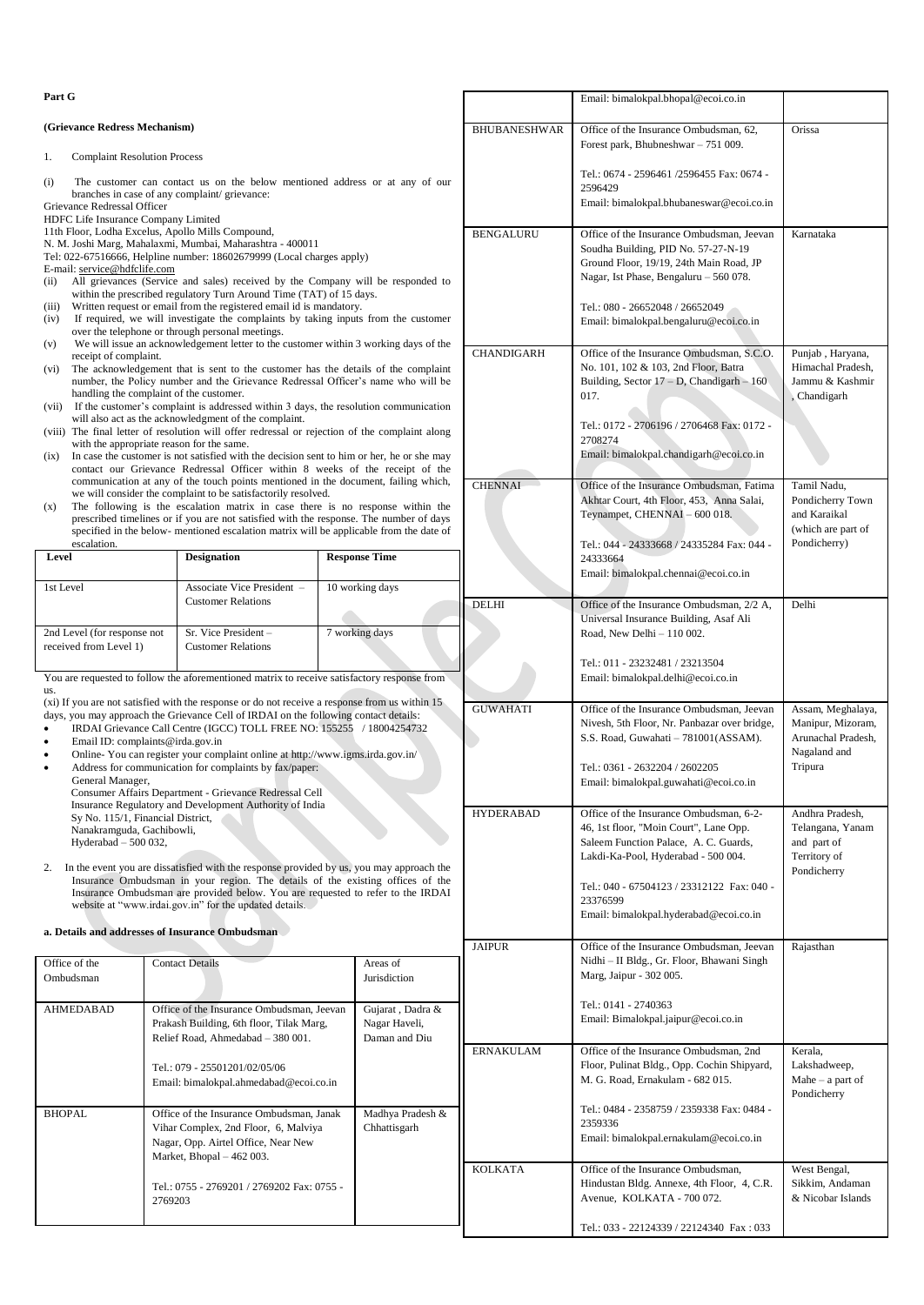|                              | $-22124341$                                                                                                                                                                                                                                                                   |                                                                                                                                                                                                                                                                                                                                                                                                                                                                                             | Tel.: 0612-2680952                                                                                                                                                                                                                                                                                                                                                                                                                                                                                                                                                                                                                                                                                                                                                                                                                                                                                                                                                                                                                                                                                                                                                                                                                                                                                                                                                                                                                                                                                                                                                                                                                                                                                                                                                                                                                                                                                                                                                                                                                                                                                                                                                                     |                                                                                                                                                                                                                                          |                                                                                                |  |
|------------------------------|-------------------------------------------------------------------------------------------------------------------------------------------------------------------------------------------------------------------------------------------------------------------------------|---------------------------------------------------------------------------------------------------------------------------------------------------------------------------------------------------------------------------------------------------------------------------------------------------------------------------------------------------------------------------------------------------------------------------------------------------------------------------------------------|----------------------------------------------------------------------------------------------------------------------------------------------------------------------------------------------------------------------------------------------------------------------------------------------------------------------------------------------------------------------------------------------------------------------------------------------------------------------------------------------------------------------------------------------------------------------------------------------------------------------------------------------------------------------------------------------------------------------------------------------------------------------------------------------------------------------------------------------------------------------------------------------------------------------------------------------------------------------------------------------------------------------------------------------------------------------------------------------------------------------------------------------------------------------------------------------------------------------------------------------------------------------------------------------------------------------------------------------------------------------------------------------------------------------------------------------------------------------------------------------------------------------------------------------------------------------------------------------------------------------------------------------------------------------------------------------------------------------------------------------------------------------------------------------------------------------------------------------------------------------------------------------------------------------------------------------------------------------------------------------------------------------------------------------------------------------------------------------------------------------------------------------------------------------------------------|------------------------------------------------------------------------------------------------------------------------------------------------------------------------------------------------------------------------------------------|------------------------------------------------------------------------------------------------|--|
|                              | Email: bimalokpal.kolkata@ecoi.co.in                                                                                                                                                                                                                                          |                                                                                                                                                                                                                                                                                                                                                                                                                                                                                             |                                                                                                                                                                                                                                                                                                                                                                                                                                                                                                                                                                                                                                                                                                                                                                                                                                                                                                                                                                                                                                                                                                                                                                                                                                                                                                                                                                                                                                                                                                                                                                                                                                                                                                                                                                                                                                                                                                                                                                                                                                                                                                                                                                                        |                                                                                                                                                                                                                                          |                                                                                                |  |
| <b>LUCKNOW</b>               | Office of the Insurance Ombudsman, 6th                                                                                                                                                                                                                                        | Districts of Uttar                                                                                                                                                                                                                                                                                                                                                                                                                                                                          |                                                                                                                                                                                                                                                                                                                                                                                                                                                                                                                                                                                                                                                                                                                                                                                                                                                                                                                                                                                                                                                                                                                                                                                                                                                                                                                                                                                                                                                                                                                                                                                                                                                                                                                                                                                                                                                                                                                                                                                                                                                                                                                                                                                        | Email: bimalokpal.patna@ecoi.co.in.                                                                                                                                                                                                      |                                                                                                |  |
|                              | Floor, Jeevan Bhawan, Phase-II, Nawal<br>Kishore Road, Hazratganj, Lucknow - 226<br>001.<br>Tel.: 0522 - 2231330 / 2231331 Fax: 0522 -<br>2231310<br>Email: bimalokpal.lucknow@ecoi.co.in                                                                                     | Pradesh : Laitpur,<br>Jhansi, Mahoba,<br>Hamirpur, Banda,<br>Chitrakoot,<br>Allahabad,<br>Mirzapur,<br>Sonbhabdra,<br>Fatehpur,                                                                                                                                                                                                                                                                                                                                                             | <b>PUNE</b>                                                                                                                                                                                                                                                                                                                                                                                                                                                                                                                                                                                                                                                                                                                                                                                                                                                                                                                                                                                                                                                                                                                                                                                                                                                                                                                                                                                                                                                                                                                                                                                                                                                                                                                                                                                                                                                                                                                                                                                                                                                                                                                                                                            | Office of the Insurance Ombudsman, Jeevan<br>Darshan Bldg., 3rd Floor, C.T.S. No.s. 195<br>to 198, N.C. Kelkar Road, Narayan Peth,<br>Pune $-411$ 030.<br>Tel.: 020-41312555<br>Email: bimalokpal.pune@ecoi.co.in                        | Maharashtra, Area<br>of Navi Mumbai<br>and Thane<br>excluding Mumbai<br>Metropolitan<br>Region |  |
| <b>MUMBAI</b>                | Office of the Insurance Ombudsman, 3rd<br>Floor, Jeevan Seva Annexe, S. V. Road,<br>Santacruz (W), Mumbai - 400 054.                                                                                                                                                          | Pratapgarh,<br>Jaunpur, Varanasi,<br>Gazipur, Jalaun,<br>Kanpur, Lucknow,<br>Unnao, Sitapur,<br>Lakhimpur,<br>Bahraich,<br>Barabanki,<br>Raebareli, Sravasti,<br>Gonda, Faizabad,<br>Amethi,<br>Kaushambi,<br>Balrampur, Basti,<br>Ambedkarnagar,<br>Sultanpur,<br>Maharajgang,<br>Santkabirnagar,<br>Azamgarh,<br>Kushinagar,<br>Gorkhpur, Deoria,<br>Mau, Ghazipur,<br>Chandauli, Ballia,<br>Sidharathnagar<br>Goa, Mumbai<br>Metropolitan<br>Region excluding<br>Navi Mumbai &           | <b>B. Power of Ombudsman-</b><br>The Ombudsman shall receive and consider complaints or disputes relating to-<br>1)<br>delay in settlement of claims, beyond the time specified in the regulations, framed<br>(a)<br>under the Insurance Regulatory and Development Authority of India Act, 1999;<br>any partial or total repudiation of claims by the Company;<br>(b)<br>disputes over premium paid or payable in terms of insurance policy;<br>(c)<br>(d)<br>misrepresentation of policy terms and conditions at any time in the policy document or<br>policy contract;<br>legal construction of insurance policies in so far as the dispute relates to claim;<br>(e)<br>policy servicing related grievances against insurers and their agents and intermediaries;<br>(f)<br>issuance of life insurance policy, general insurance policy including health insurance<br>(g)<br>policy which is not in conformity with the proposal form submitted by the proposer;<br>non-issuance of insurance policy after receipt of premium in life insurance; and<br>(h)<br>any other matter resulting from the violation of provisions of the Insurance Act, 1938,<br>(i)<br>as amended from time to time, or the regulations, circulars, guidelines or instructions<br>issued by the IRDAI from time to time or the terms and conditions of the policy<br>contract, in so far as they relate to issues mentioned at clauses (a) to (f).<br>2)<br>The Ombudsman shall act as counsellor and mediator relating to matters specified in<br>sub-rule (1) provided there is written consent of the parties to the dispute.<br>3)<br>The Ombudsman shall be precluded from handling any matter if he is an interested<br>party or having conflict of interest.<br>4)<br>The Central Government or as the case may be, the IRDAI may, at any time refer any<br>complaint or dispute relating to insurance matters specified in sub-rule (1), to the<br>Insurance Ombudsman and such complaint or dispute shall be entertained by the<br>Insurance Ombudsman and be dealt with as if it is a complaint made under Clause (C)<br>provided herein below.<br>C. Manner in which complaint is to be made - |                                                                                                                                                                                                                                          |                                                                                                |  |
|                              | Tel.: 022 - 26106552 / 26106960 Fax: 022 -<br>26106052<br>Email: bimalokpal.mumbai@ecoi.co.in                                                                                                                                                                                 | Thane                                                                                                                                                                                                                                                                                                                                                                                                                                                                                       | 1)                                                                                                                                                                                                                                                                                                                                                                                                                                                                                                                                                                                                                                                                                                                                                                                                                                                                                                                                                                                                                                                                                                                                                                                                                                                                                                                                                                                                                                                                                                                                                                                                                                                                                                                                                                                                                                                                                                                                                                                                                                                                                                                                                                                     | Any person who has a grievance against the Company, may himself or through<br>his legal heirs, nominee or assignee, make a complaint in writing to the<br>Insurance Ombudsman within whose territorial jurisdiction the branch or office |                                                                                                |  |
| <b>NOIDA</b><br><b>PATNA</b> | Office of the Insurance Ombudsman,<br>Bhagwan Sahai Palace 4th Floor, Main<br>Road, Naya Bans, Sector 15, Distt: Gautam<br>Buddh Nagar, U.P-201301.<br>Tel.: 0120-2514250 / 2514252 / 2514253<br>Email: bimalokpal.noida@ecoi.co.in<br>Office of the Insurance Ombudsman, 1st | State of Uttaranchal<br>and the following<br>Districts of Uttar<br>Pradesh: Agra,<br>Aligarh, Bagpat,<br>Bareilly, Bijnor,<br>Budaun,<br>Bulandshehar, Etah,<br>Kanooj, Mainpuri,<br>Mathura, Meerut,<br>Moradabad,<br>Muzaffarnagar,<br>Oraiyya, Pilibhit,<br>Etawah.<br>Farrukhabad,<br>Firozbad,<br>Gautambodhanagar,<br>Ghaziabad, Hardoi,<br>Shahjahanpur,<br>Hapur, Shamli,<br>Rampur, Kashganj,<br>Sambhal, Amroha,<br>Hathras,<br>Kanshiramnagar,<br>Saharanpur<br>Bihar, Jharkhand | of the Company complained against or the residential address or place of<br>residence of the complainant is located.<br>The complaint shall be in writing, duly signed by the complainant or through his<br>2)<br>legal heirs, nominee or assignee and shall state clearly the name and address of<br>the complainant, the name of the branch or office of the Company against whom<br>the complaint is made, the facts giving rise to the complaint, supported by<br>documents, the nature and extent of the loss caused to the complainant and the<br>relief sought from the Insurance Ombudsman.<br>3)<br>No complaint to the Insurance Ombudsman shall lie unless-<br>the complainant makes a written representation to the Company named in<br>(a)<br>the complaint and—<br>either the Company had rejected the complaint; or<br>i.<br>the complainant had not received any reply within a period of one<br>ii.<br>month after the Company received his representation; or<br>the complainant is not satisfied with the reply given to him by the<br>iii.<br>Company:<br>The complaint is made within one year-<br>(b)<br>after the order of the Company rejecting the representation is received;<br>i.<br>or after receipt of decision of the Company which is not to the<br>satisfaction of the complainant;<br>after expiry of a period of one month from the date of sending the<br>ii.<br>written representation to the Company if the Company fails to furnish<br>reply to the complainant.<br>The Ombudsman shall be empowered to condone the delay in such cases as he<br>4)<br>may consider necessary, after calling for objections of the Company against the<br>proposed condonation and after recording reasons for condoning the delay and<br>in case the delay is condoned, the date of condonation of delay shall be deemed<br>to be the date of filing of the complaint, for further proceedings under these<br>rules.<br>No complaint before the Insurance Ombudsman shall be maintainable on the<br>5)<br>same subject matter on which proceedings are pending before or disposed of by<br>any court or consumer forum or arbitrator.                          |                                                                                                                                                                                                                                          |                                                                                                |  |
|                              | Floor, Kalpana Arcade Building, Bazar<br>Samiti Road, Bahadurpur, Patna 800 006.                                                                                                                                                                                              |                                                                                                                                                                                                                                                                                                                                                                                                                                                                                             |                                                                                                                                                                                                                                                                                                                                                                                                                                                                                                                                                                                                                                                                                                                                                                                                                                                                                                                                                                                                                                                                                                                                                                                                                                                                                                                                                                                                                                                                                                                                                                                                                                                                                                                                                                                                                                                                                                                                                                                                                                                                                                                                                                                        |                                                                                                                                                                                                                                          |                                                                                                |  |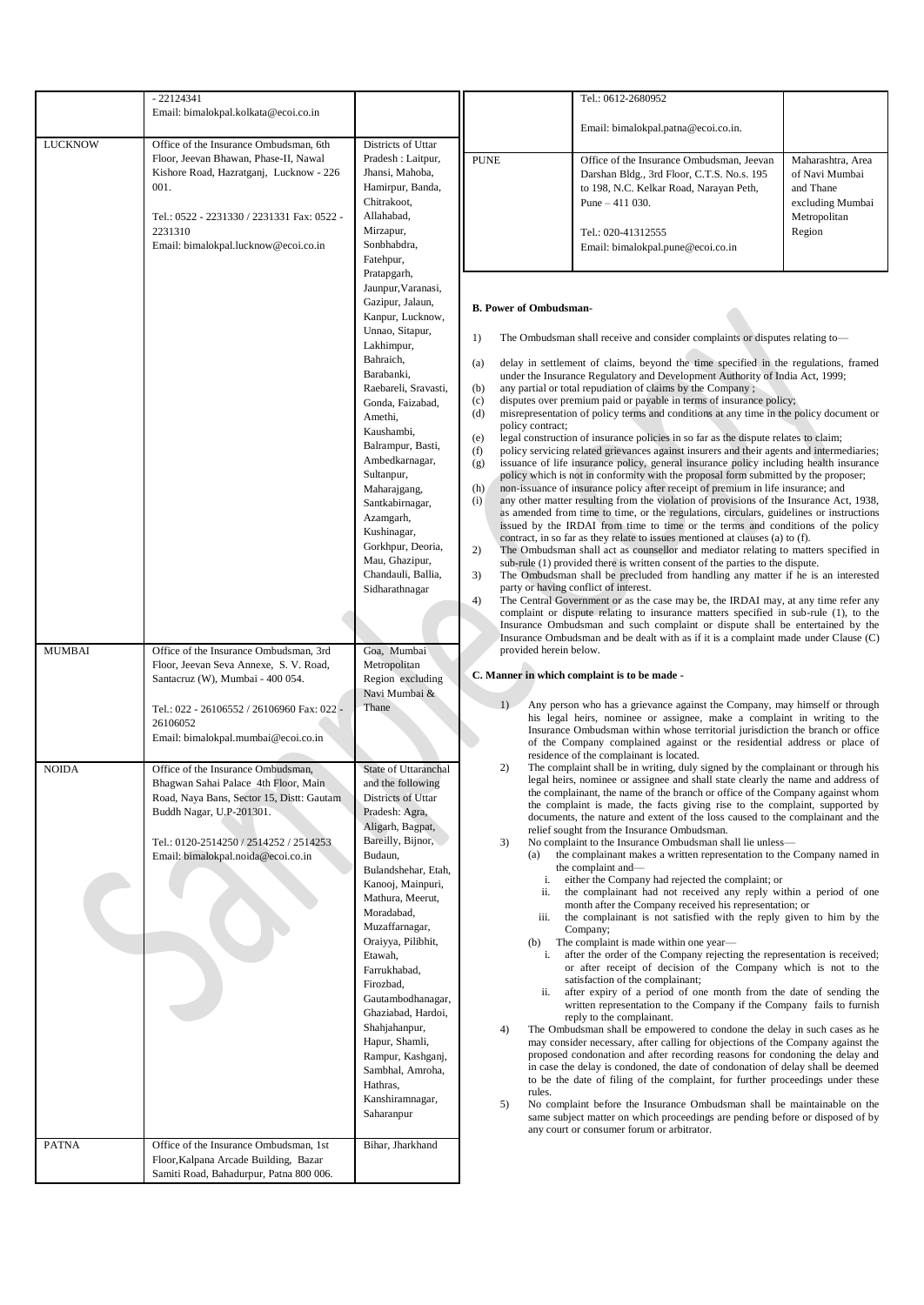### **Annexure I**

#### **Section 38 - Assignment and Transfer of Insurance Policies**

Assignment or transfer of a policy should be in accordance with Section 38 of the Insurance Act, 1938 as amended by Insurance Laws (Amendment) Ordinance dtd 26.12.2014. The extant provisions in this regard are as follows:

- (1) This policy may be transferred/assigned, wholly or in part, with or without consideration.
- (2) An Assignment may be effected in a policy by an endorsement upon the policy itself or by a separate instrument under notice to the Insurer.
- (3) The instrument of assignment should indicate the fact of transfer or assignment and the reasons for the assignment or transfer, antecedents of the assignee and terms on which assignment is made.
- (4) The assignment must be signed by the transferor or assignor or duly authorized agent and attested by at least one witness.
- (5) The transfer of assignment shall not be operative as against an insurer until a notice in writing of the transfer or assignment and either the said endorsement or instrument itself or copy there of certified to be correct by both transferor and transferee or their duly authorised agents have been delivered to the insurer.
- (6) Fee to be paid for assignment or transfer can be specified by the Authority through Regulations.
- (7) On receipt of notice with fee, the insurer should Grant a written acknowledgement of receipt of notice. Such notice shall be conclusive evidence against the insurer of duly receiving the notice.
- (8) If the insurer maintains one or more places of business, such notices shall be delivered only at the place where the policy is being serviced.
- (9) The insurer may accept or decline to act upon any transfer or assignment or endorsement, if it has sufficient reasons to believe that it is (a) not bonafide or (b) not in the interest of the policyholder or (c) not in public interest or (d) is for the purpose of trading of the insurance policy.
- (10) Before refusing to act upon endorsement, the Insurer should record the reasons in writing and communicate the same in writing to Policyholder within 30 days from the date of policyholder giving a notice of transfer or assignment.
- (11) In case of refusal to act upon the endorsement by the Insurer, any person aggrieved by the refusal may prefer a claim to IRDAI within 30 days of receipt of the refusal letter from the Insurer.

#### **Section 39 - Nomination by policyholder**

Nomination of a life insurance Policy is as below in accordance with Section 39 of the Insurance Act, 1938 as amended by Insurance Laws (Amendment) Ordinance dtd 26.12.2014. The extant provisions in this regard are as follows:

- 1) The policyholder of a life insurance on his own life may nominate a person or persons to whom money secured by the policy shall be paid in the event of his death.
- 2) Where the nominee is a minor, the policyholder may appoint any person to receive the money secured by the policy in the event of policyholder's death during the minority of the nominee. The manner of appointment to be laid down by the insurer.
- 3) Nomination can be made at any time before the maturity of the policy.
- 4) Nomination may be incorporated in the text of the policy itself or may be endorsed on the policy communicated to the insurer and can be registered by the insurer in the records relating to the policy.
- 5) Nomination can be cancelled or changed at any time before policy matures, by an endorsement or a further endorsement or a will as the case may be.
- 6) A notice in writing of Change or Cancellation of nomination must be delivered to the insurer for the insurer to be liable to such nominee. Otherwise, insurer will not be liable if a bonafide payment is made to the person named in the text of the policy or in the registered records of the insurer.
- 7) Fee to be paid to the insurer for registering change or cancellation of a nomination can be specified by the Authority through Regulations.
- 8) On receipt of notice with fee, the insurer should grant a written acknowledgement to the policyholder of having registered a nomination or cancellation or change thereof.
- 9) A transfer or assignment made in accordance with Section 38 shall automatically cancel the nomination except in case of assignment to the insurer or other transferee or assignee for purpose of loan or against security or its reassignment after repayment. In such case, the nomination will not get cancelled to the extent of insurer's or transferee's or assignee's interest in the policy. The nomination will get revived on repayment of the loan.
- (12) The priority of claims of persons interested in an insurance policy would depend on the date on which the notices of assignment or transfer is delivered to the insurer; where there are more than one instruments of transfer or assignment, the priority will depend on dates of delivery of such notices. Any dispute in this regard as to priority should be referred to Authority.
- (13) Every assignment or transfer shall be deemed to be absolute assignment or transfer and the assignee or transferee shall be deemed to be absolute assignee or transferee, except
	- a. where assignment or transfer is subject to terms and conditions of transfer or assignment OR
	- b. where the transfer or assignment is made upon condition that
		- the proceeds under the policy shall become payable to policyholder or nominee(s) in the event of assignee or transferee dying before the insured OR
		- ii. the insured surviving the term of the policy

Such conditional assignee will not be entitled to obtain a loan on policy or surrender the policy. This provision will prevail notwithstanding any law or custom having force of law which is contrary to the above position.

- (14) In other cases, the insurer shall, subject to terms and conditions of assignment, recognize the transferee or assignee named in the notice as the absolute transferee or assignee and such person
	- shall be subject to all liabilities and equities to which the transferor or assignor was subject to at the date of transfer or assignment and
	- b. may institute any proceedings in relation to the policy
	- c. obtain loan under the policy or surrender the policy without obtaining the consent of the transferor or assignor or making him a party to the proceedings
- (15) Any rights and remedies of an assignee or transferee of a life insurance policy under an assignment or transfer effected before commencement of the Insurance Laws (Amendment) Ordinance, 2014 shall not be affected by this section.

*[Disclaimer: This is not a comprehensive list of amendments of Insurance Laws (Amendment) Ordinance, 2014 and only a simplified version prepared for general information. Policy Holders are advised to refer to Original Ordinance Gazette Notification dated December 26, 2014 for complete and accurate details. ]*

**Annexure II**

- 10) The right of any creditor to be paid out of the proceeds of any policy of life insurance shall not be affected by the nomination.
- 11) In case of nomination by policyholder whose life is insured, if the nominees die before the policyholder, the proceeds are payable to policyholder or his heirs or legal representatives or holder of succession certificate.
- 12) In case nominee(s) survive the person whose life is insured, the amount secured by the policy shall be paid to such survivor(s).
- 13) Where the policyholder whose life is insured nominates his (a) parents or (b) spouse or (c) children or (d) spouse and children (e) or any of them; the nominees are beneficially entitled to the amount payable by the insurer to the policyholder unless it is proved that policyholder could not have conferred such beneficial title on the nominee having regard to the nature of his title.
- 14) If nominee(s) die after the policyholder but before his share of the amount secured under the policy is paid, the share of the expired nominee(s) shall be payable to the heirs or legal representative of the nominee or holder of succession certificate of such nominee(s).
- 15) The provisions of sub-section 7 and 8 (13 and 14 above) shall apply to all life insurance policies maturing for payment after the commencement of Insurance Laws (Amendment) Ordinance, 2014 (i.e 26.12.2014).
- 16) If policyholder dies after maturity but the proceeds and benefit of the policy has not been paid to him because of his death, his nominee(s) shall be entitled to the proceeds and benefit of the policy.
- 17) The provisions of Section 39 are not applicable to any life insurance policy to which Section 6 of Married Women's Property Act, 1874 applies or has at any time applied except where before or after Insurance Laws (Ordinance) 2014, a nomination is made in favour of spouse or children or spouse and children whether or not on the face of the policy it is mentioned that it is made under Section 39. Where nomination is intended to be made to spouse or children or spouse and children under Section 6 of MWP Act, it should be specifically mentioned on the policy. In such a case only, the provisions of Section 39 will not apply.

*[Disclaimer: This is not a comprehensive list of amendments of Insurance Laws (Amendment) Ordinance, 2014 and only a simplified version prepared for general information. Policy Holders are advised to refer to Original Ordinance Gazette Notification dated December 26, 2014 for complete and accurate details.*